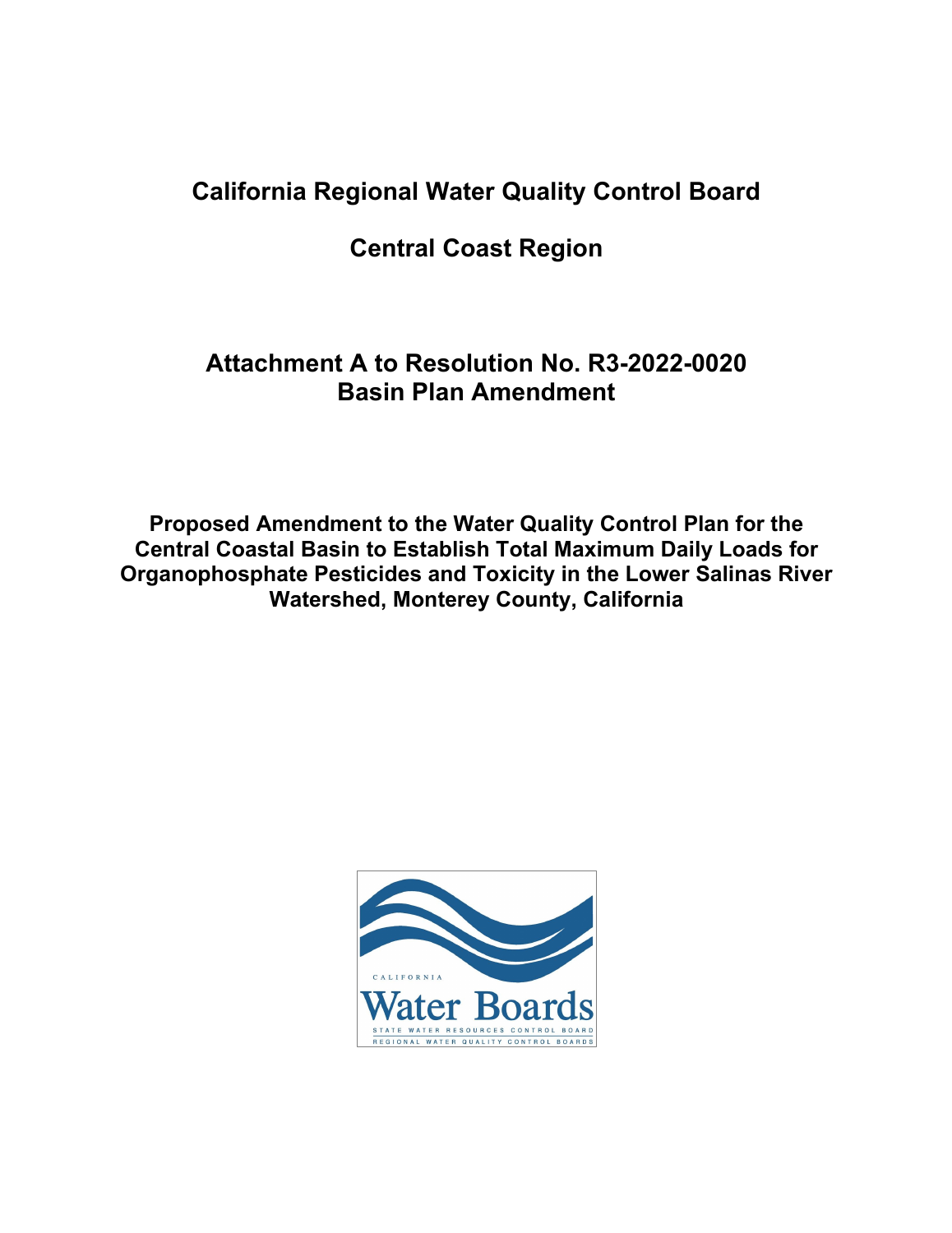### **Attachment A to Resolution No. R3-2022-0020**

Revise the June 14, 2019 Basin Plan as follows:

Amendment to the Water Quality Control Plan for the Central Coastal Basin to Establish Total Maximum Daily Loads for Organophosphate Pesticides and Toxicity in the Lower Salinas River Watershed, Monterey County, California

Add the following to Chapter 4 after section 4.9.22: 4.9.23. Total Maximum Daily Loads (TMDLs) for Organophosphate Pesticides and Toxicity in the Lower Salinas River Watershed, Monterey County, California

The California Regional Water Quality Control Board, Central Coast Region (Central Coast Water Board) adopted these TMDLs on June 16-17, 2022.

These TMDLs were approved by:

The State Water Resources Control Board on: \_\_\_\_\_\_\_\_\_\_\_\_\_\_\_\_\_\_\_\_\_\_\_\_\_\_\_\_\_\_Date

The California Office of Administrative Law on: \_\_\_\_\_\_\_\_\_\_\_\_\_\_\_\_\_\_\_\_\_\_\_\_\_\_\_\_\_\_\_Date

The U.S. Environmental Protection Agency on: **Example 2018** Date

These TMDLs supersede the TMDL and Implementation Plan for Chlorpyrifos and Diazinon in the Lower Salinas River Watershed, Monterey County adopted via a single regulatory action through Resolution R3-2011-0005 on May 5, 2011, and reestablished through General Waste Discharge Requirements for Discharges from Irrigated Lands, Order No. R3-2021-0040, on April 21, 2021.

## **Problem Statement**

Surface waters in the lower Salinas River watershed are impaired due to one or more of the following conditions: excessive concentrations of organophosphate pesticides chlorpyrifos, diazinon, malathion, or water column toxicity (toxicity). These surface waters do not meet the Basin Plan general narrative water quality objectives for toxicity and pesticides, therefore aquatic life beneficial uses are not protected. The aquatic life beneficial uses currently being degraded include the following: cold fresh water habitat (COLD), warm fresh water habitat (WARM), wildlife habitat (WILD), rare threatened or endangered species (RARE), estuarine habitat (EST), migration of aquatic organisms (MIGR), commercial and sport fishing (COMM), preservation of biological habitats of special significance (BIOL), and spawning and reproduction and/or early development (SPWN).

Waterbodies identified as impaired in this TMDL Project include:

- · Moro Cojo Slough: toxicity
- Old Salinas River: chlorpyrifos, diazinon, toxicity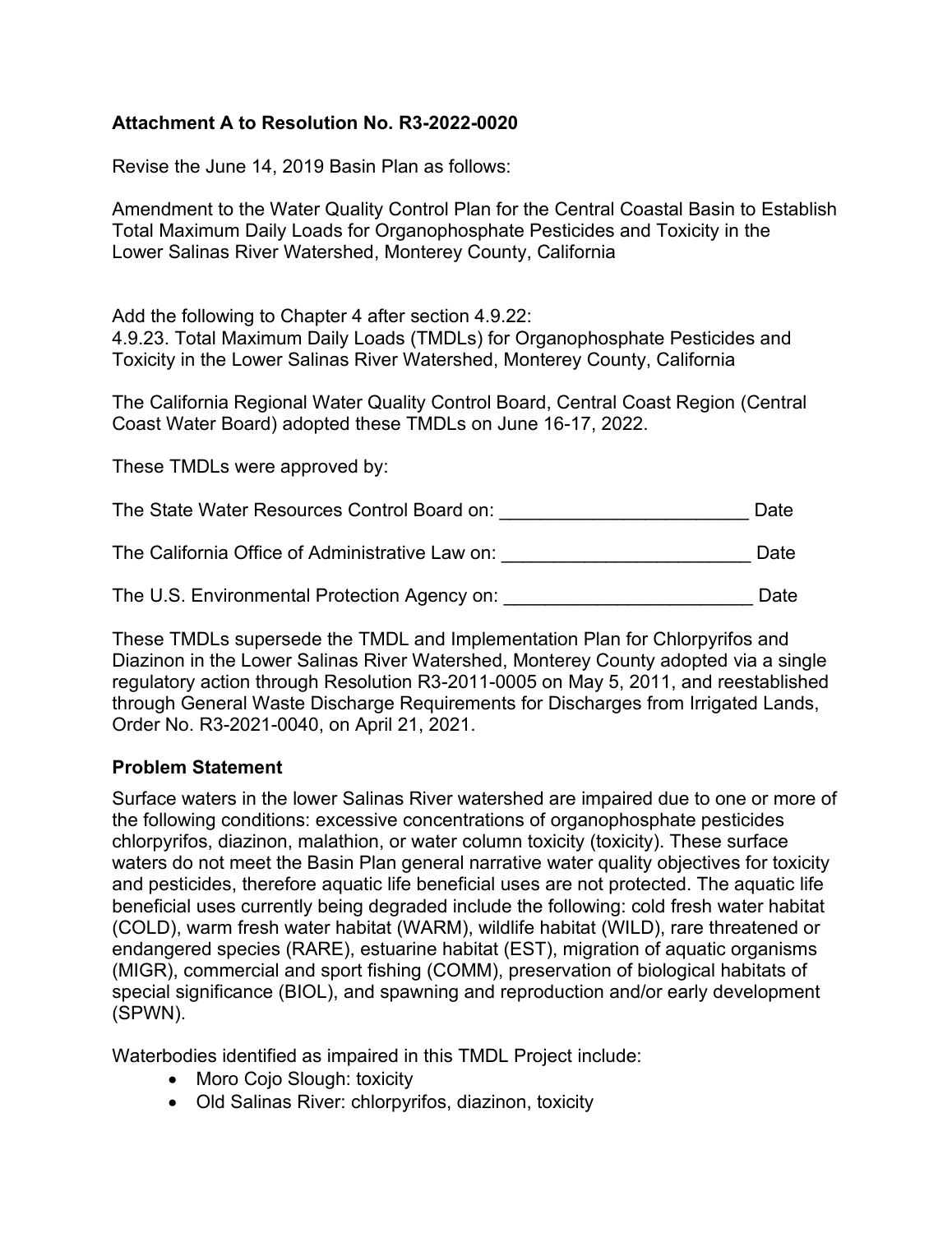- Salinas River Lagoon: diazinon, toxicity
- · Tembladero Slough: chlorpyrifos, diazinon, malathion, toxicity
- · Merritt Ditch: diazinon, malathion, toxicity
- Alisal Slough: diazinon, malathion, toxicity
- · Alisal Creek: chlorpyrifos, diazinon, malathion, toxicity
- · Blanco Drain: diazinon, malathion, toxicity
- · Salinas Reclamation Canal (Lower): chlorpyrifos, diazinon, malathion, toxicity
- Salinas Reclamation Canal (Upper): chlorpyrifos, diazinon, malathion, toxicity
- Salinas River: toxicity
- · Espinosa Slough: diazinon, malathion, toxicity
- Gabilan Creek: toxicity
- · Natividad Creek: chlorpyrifos, diazinon, malathion, toxicity
- · Santa Rita Creek: malathion, toxicity
- · Quail Creek: chlorpyrifos, diazinon, malathion, toxicity
- Chualar Creek: chlorpyrifos, diazinon, malathion, toxicity

# **Controllable Water Quality Conditions**

In accordance with the Basin Plan, controllable water quality conditions shall be managed to conform to or to achieve the water quality objectives and load and wasteload allocations contained in this TMDL Project. The Basin Plan defines controllable water quality conditions as follows: *"Controllable water quality conditions are those actions or circumstances resulting from man's activities that may influence the quality of the waters of the State and that may be reasonably controlled*." (Basin Plan, June 2019 edition, chapter 3, Water Quality Objectives, on page 30.)

## **Compliance with Anti-degradation Policy**

State and federal anti-degradation policies require, in part, that where surface waters are of higher quality than necessary to protect beneficial uses, the high quality of those waters must be maintained unless otherwise provided by the policies.

Section 3.2 of the Basin Plan states that wherever the existing quality of water is better than the quality of water established as Basin Plan water quality objectives, such existing quality shall be maintained unless otherwise provided by the provisions of the State Water Resources Control Board Resolution No. 68-16, "Statement of Policy with Respect to Maintaining High Quality of Waters in California,"

Compliance with anti-degradation requirements may be determined on the basis of trends in water quality in applicable waterbodies, consistent with the methodologies and criteria provided in section 3.10 of California's *Water Quality Control Policy for Developing California's Clean Water Act section 303(d) List* (California 303(d) Listing Policy), as adopted September 30, 2004, by State Water Resources Control Board (State Water Board) Resolution No. 2004-0063, and amended on February 3, 2015 by State Water Board Resolution No. 2015-0005. Section 3.10 of the California 303(d) Listing Policy explicitly addresses the anti-degradation component of water quality standards, as defined in Code of Federal Regulations, title 40, part 131.12, and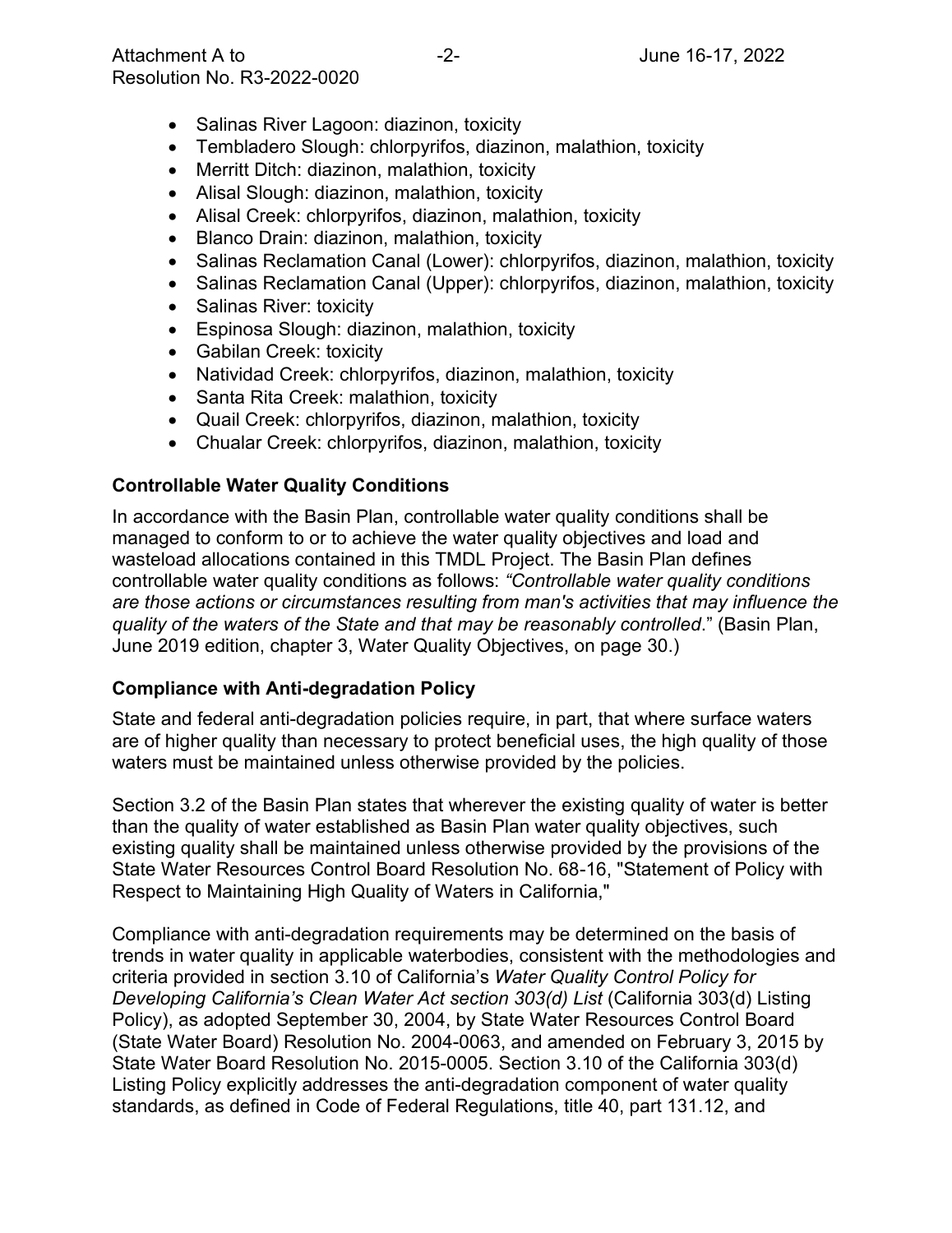provides for the identification of declining water quality trends as a metric for compliance with anti-degradation requirements.

Section 3.10 of the California 303(d) Listing Policy states that pollutant-specific water quality objectives need not be exceeded to be considered non-compliant with antidegradation requirements: *"*A water segment shall be placed on the section 303(d) list if the water segment exhibits concentrations of pollutants or water body conditions for any listing factor that shows a trend of declining water quality standards attainment.*"*

## **Numeric Targets**

Numeric targets are water quality thresholds developed and used to ascertain when and where water quality objectives are achieved, and hence, when beneficial uses are protected. This TMDL Project establishes acute and chronic individual organophosphate pesticide numeric targets, additive toxicity numeric targets, and a toxicity testing numeric target.

Individual Organophosphate Pesticide Numeric Targets

Acute and chronic receiving water numeric targets for chlorpyrifos, diazinon, and malathion, when individually present (meaning in the absence of the others), is presented in Table 1. Concentration units are parts per billion (ppb) which are equivalent to micrograms per liter (ug/L).

| Compound     | CMC <sup>A</sup><br>(ppb) | CCC <sup>B</sup><br>(ppb) |
|--------------|---------------------------|---------------------------|
| Chlorpyrifos | 0.025                     | 0.015                     |
| Diazinon     | 0.16                      | 0.10                      |
| Malathion    | በ 17                      | 0.028                     |

Table 1. Water column numeric targets for individual organophosphate pesticides.

*<sup>A</sup>* . CMC – Criterion Maximum Concentration or acute criteria (1- hour average). Not to be exceeded more than once in a three-year period.

B. CCC – Criterion Continuous Concentration or chronic criteria (4-day (96-hour) average). Not to be exceeded more than once in a three-year period.

## Additive Toxicity Organophosphate Pesticides Numeric Targets

Chlorpyrifos, diazinon, and malathion have the same mechanism of toxic action and exhibit additive toxicity to aquatic invertebrates when they co-occur. As such, the additive toxicity numeric target, when two or more of these organophosphate pesticides are present in the water column, is defined as the sum (S) of the concentration of chlorpyrifos divided by the numeric target for chlorpyrifos plus the concentration of diazinon divided by the numeric target for diazinon plus the concentration of malathion divided by the numeric target for malathion is equal to or less than one (S≤1). A sum greater than one (S>1) does not support beneficial uses due to the additive toxicity of one or more of these organophosphate pesticides (chlorpyrifos, diazinon, and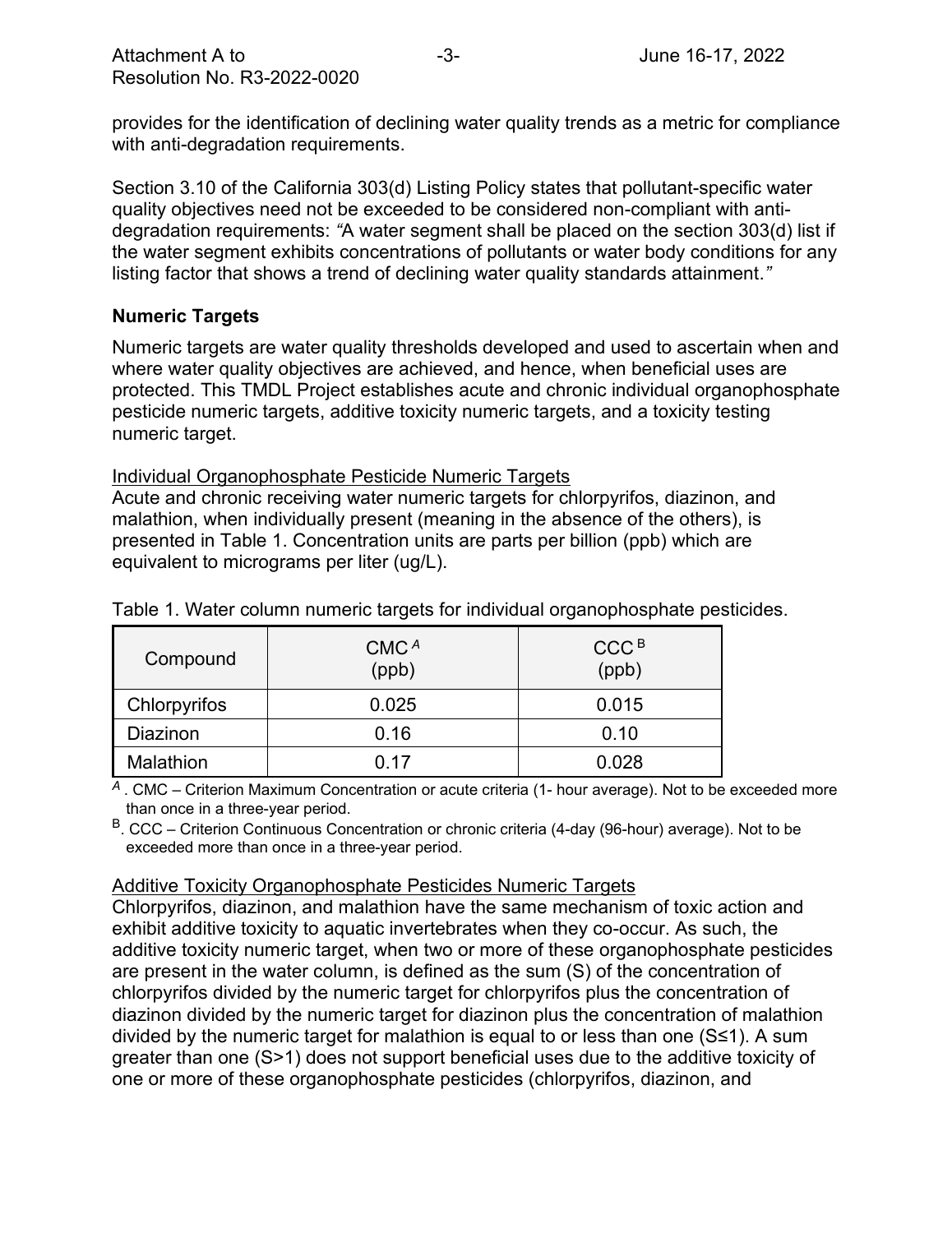malathion). Figure 1 depicts the numeric target equation for organophosphate pesticide additive toxicity.

| C Chlorpyrifos           |                     | C Diazinon                                            | C Malathion                                                       |                                                                          |  |
|--------------------------|---------------------|-------------------------------------------------------|-------------------------------------------------------------------|--------------------------------------------------------------------------|--|
| NT Chlorpyrifos          |                     | NT Diazinon                                           | <b>NT Malathion</b>                                               | $= S$ ; $S \leq 1$                                                       |  |
| Where:<br>$C =$<br>$S =$ | adversely affected. | $NT =$ the numeric target for each pesticide present. | the concentration of a pesticide measured in the receiving water. | the sum; a sum exceeding one (1.0) indicates that beneficial uses may be |  |

Figure 1. Equation for additive toxicity numeric target (S≤1).

The individual organophosphate pesticide receiving water numeric targets presented in Table 1 and the additive toxicity receiving water organophosphate pesticides numeric targets presented in Figure 1 are consistent with the Basin Plan narrative water quality objective for pesticides, which states:

No individual pesticide or combination of pesticides shall reach concentrations that adversely affect beneficial uses. There shall be no increase in pesticide concentrations found in bottom sediments or aquatic life.

(Basin Plan, June 2019 edition, chapter 3, Water Quality Objectives, on page 31.)

#### Toxicity Testing Numeric Target

This TMDL Project establishes a toxicity testing numeric target to ascertain when and where water quality objectives for toxicity are achieved, and hence, when beneficial uses are protected. Aquatic toxicity is the adverse response of aquatic organisms from exposure to effluent or ambient water. Acute toxicity refers to adverse response (typically a lethal or low rate of survival in the sample compared to the control) from a short-term exposure. Chronic testing refers to longer exposure duration and measures of both lethal and sub-lethal adverse response (e.g., growth or reproduction). The toxicity testing numeric target is stated as the following:

No significant toxic effect to the survival or sublethal (i.e., growth, reproduction, etc.) test endpoint.

Toxicity to invertebrates must be tested using chronic or acute toxicity tests. It is recommended that toxicity determinations be based on a comparison of the test organisms' responses to the receiving water sample compared to the control using the Test of Significant Toxicity (TST). If a sample is declared "fail" (i.e., toxic), then the target is not met and additional receiving water sample(s) should be collected and evaluated to determine the pattern of toxicity and whether a toxicity identification evaluation, also referred to as a TIE, needs to be conducted to determine the causative toxicant(s). Other toxicity test methods, where determined appropriate for use, may be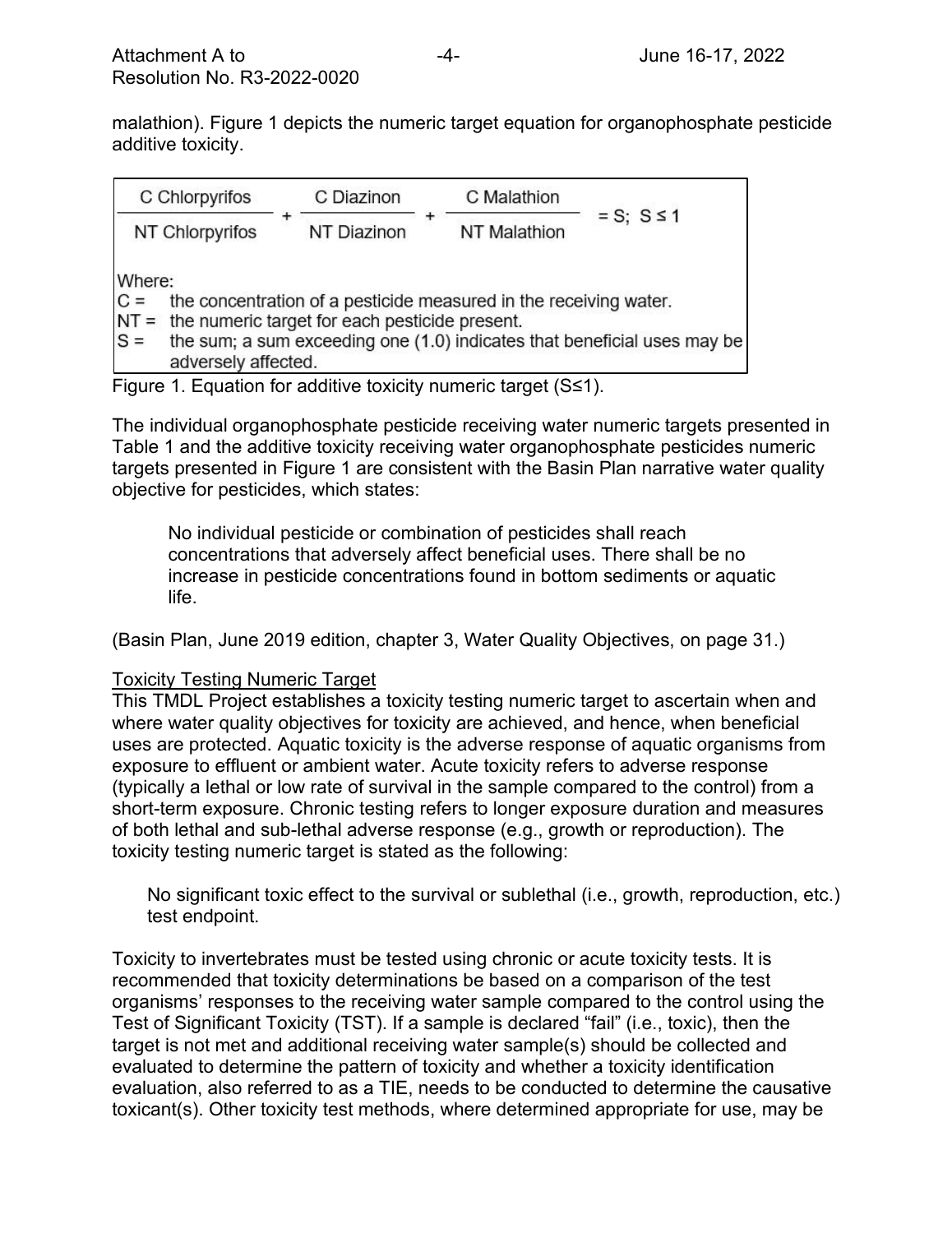used to determine attainment of the numeric target. Using these methods, a significant toxicity is determined for receiving water samples where: 1) the statistical test confirms significant differences in test organism when compared to the control sample, and 2) a test organism performance is more than 20% lower in the sample than in the control sample.

This toxicity testing numeric target is consistent with the Basin Plan narrative water quality objective which states:

All waters shall be maintained free of toxic substances in concentrations which are toxic to, or which produce detrimental physiological responses in, human, plant, animal, or aquatic life. Compliance with this objective will be determined by use of indicator organisms, analyses of species diversity, population density, growth anomalies, toxicity bioassays of appropriate duration, or other appropriate methods as specified by the Regional Board.

(Basin Plan, June 2019 edition, chapter 3, Water Quality Objectives, on page 31.)

## **Source Analysis**

Chlorpyrifos, diazinon, and malathion are man-made pesticides primarily used in the lower Salinas River watershed for agricultural purposes. The agricultural application of chlorpyrifos has declined significantly, likely due to the discontinued chlorpyrifos use on crops in 2020. Diazinon is currently used on agricultural crops within the lower Salinas River watershed, primarily on strawberries and beets and its' agricultural application rates and detection in surface waters has declined significantly since 2006. Malathion is currently used on agricultural crops within the lower Salinas River watershed, primarily lettuce, strawberries, celery, and berries, however its agricultural application rates have remained consistently high and detection in surface waters has significantly increased since 2006.

Statewide urban pesticide studies further indicate that malathion is commonly detected in urban runoff and the primary sources are outdoor applications by pest control professionals and, to a lesser extent, consumer use.

#### **TMDLs**

The TMDLs for organophosphate pesticide and toxicity in the lower Salinas River watershed are the same as the individual acute and chronic organophosphate pesticide receiving water numeric targets identified in Table 1 and the additive toxicity organophosphate pesticides receiving water numeric targets referenced in Figure 1.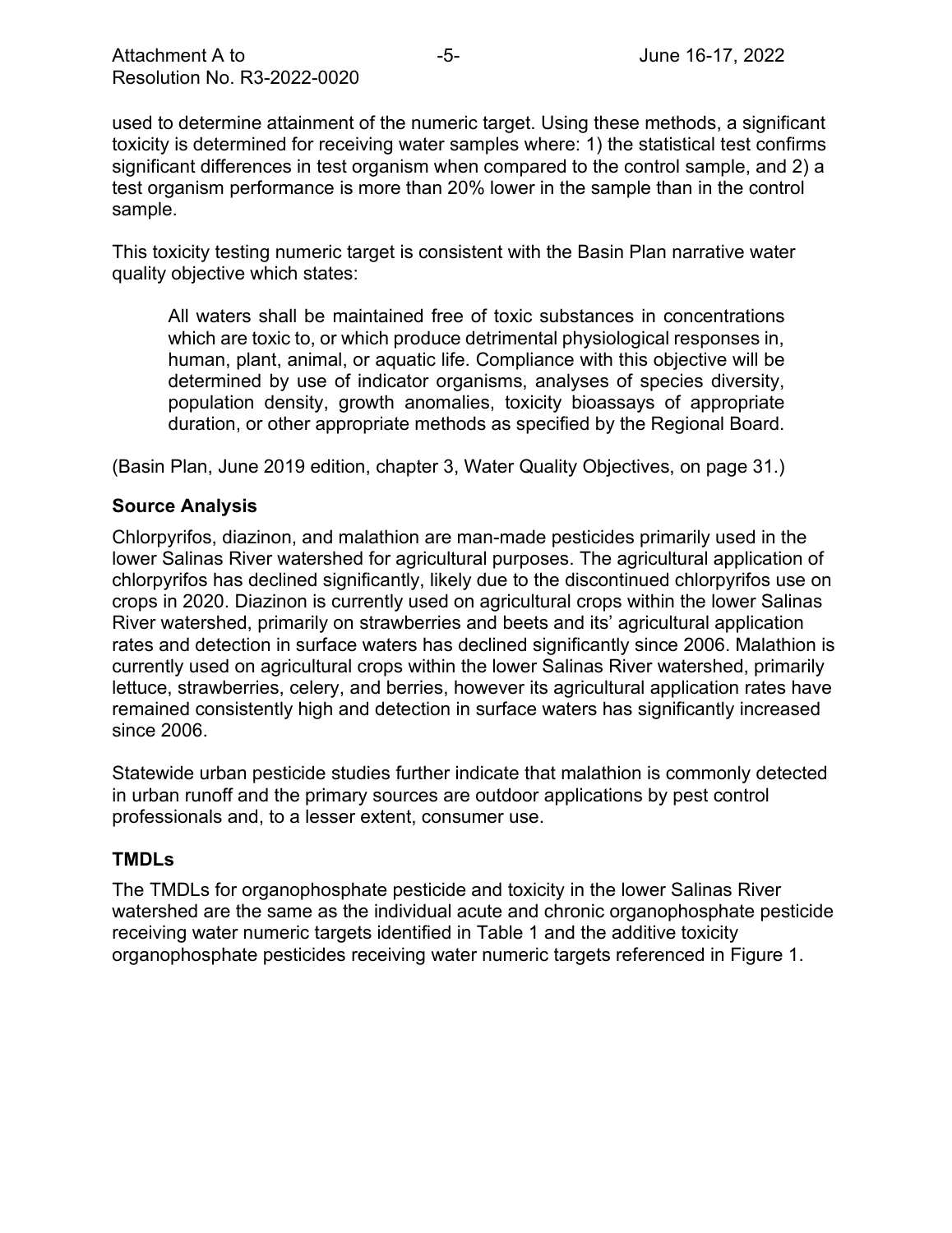| <b>Waterbodies Assigned TMDLs</b>        | <b>CMC</b><br>(ppb) | CCC<br>(ppb) |
|------------------------------------------|---------------------|--------------|
| Moro Coho Slough                         | 0.025               | 0.015        |
| <b>Old Salinas River</b>                 | 0.025               | 0.015        |
| Salinas River Lagoon                     | 0.025               | 0.015        |
| <b>Tembladero Slough</b>                 | 0.025               | 0.015        |
| <b>Merritt Ditch</b>                     | 0.025               | 0.015        |
| <b>Alisal Slough</b>                     | 0.025               | 0.015        |
| <b>Alisal Creek</b>                      | 0.025               | 0.015        |
| <b>Blanco Drain</b>                      | 0.025               | 0.015        |
| <b>Salinas Reclamation Canal (Lower)</b> | 0.025               | 0.015        |
| <b>Salinas Reclamation Canal (Upper)</b> | 0.025               | 0.015        |
| <b>Salinas River</b>                     | 0.025               | 0.015        |
| Espinosa Slough                          | 0.025               | 0.015        |
| <b>Gabilan Creek</b>                     | 0.025               | 0.015        |
| <b>Natividad Creek</b>                   | 0.025               | 0.015        |
| Santa Rita Creek                         | 0.025               | 0.015        |
| <b>Quail Creek</b>                       | 0.025               | 0.015        |
| <b>Chualar Creek</b>                     | 0.025               | 0.015        |

Table 3. Concentration-based TMDLs for diazinon.

| <b>Waterbodies Assigned TMDLs</b>        | <b>CMC</b><br>(ppb) | CCC<br>(ppb) |
|------------------------------------------|---------------------|--------------|
| Moro Cojo Slough                         | 0.16                | 0.10         |
| <b>Old Salinas River</b>                 | 0.16                | 0.10         |
| Salinas River Lagoon                     | 0.16                | 0.10         |
| <b>Tembladero Slough</b>                 | 0.16                | 0.10         |
| <b>Merritt Ditch</b>                     | 0.16                | 0.10         |
| <b>Alisal Slough</b>                     | 0.16                | 0.10         |
| <b>Alisal Creek</b>                      | 0.16                | 0.10         |
| <b>Blanco Drain</b>                      | 0.16                | 0.10         |
| <b>Salinas Reclamation Canal (Lower)</b> | 0.16                | 0.10         |
| <b>Salinas Reclamation Canal (Upper)</b> | 0.16                | 0.10         |
| <b>Salinas River</b>                     | 0.16                | 0.10         |
| Espinosa Slough                          | 0.16                | 0.10         |
| <b>Gabilan Creek</b>                     | 0.16                | 0.10         |
| <b>Natividad Creek</b>                   | 0.16                | 0.10         |
| Santa Rita Creek                         | 0.16                | 0.10         |
| <b>Quail Creek</b>                       | 0.16                | 0.10         |
| <b>Chualar Creek</b>                     | 0.16                | 0.10         |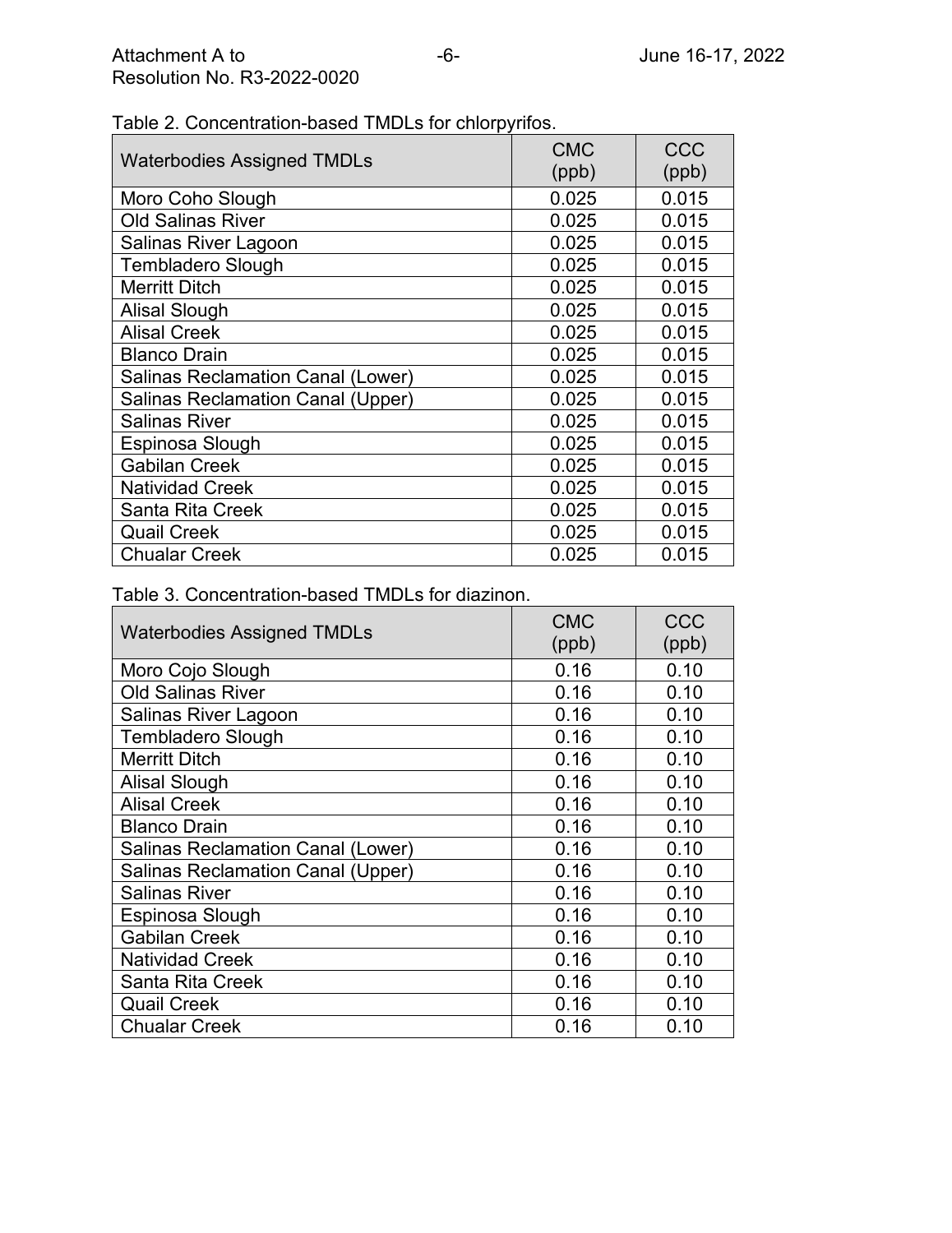| <b>Waterbodies Assigned TMDLs</b>        | <b>CMC</b><br>(ppb) | CCC<br>(ppb) |
|------------------------------------------|---------------------|--------------|
| Moro Cojo Slough                         | 0.17                | 0.028        |
| <b>Old Salinas River</b>                 | 0.17                | 0.028        |
| Salinas River Lagoon                     | 0.17                | 0.028        |
| <b>Tembladero Slough</b>                 | 0.17                | 0.028        |
| <b>Merritt Ditch</b>                     | 0.17                | 0.028        |
| <b>Alisal Slough</b>                     | 0.17                | 0.028        |
| <b>Alisal Creek</b>                      | 0.17                | 0.028        |
| <b>Blanco Drain</b>                      | 0.17                | 0.028        |
| <b>Salinas Reclamation Canal (Lower)</b> | 0.17                | 0.028        |
| <b>Salinas Reclamation Canal (Upper)</b> | 0.17                | 0.028        |
| <b>Salinas River</b>                     | 0.17                | 0.028        |
| Espinosa Slough                          | 0.17                | 0.028        |
| <b>Gabilan Creek</b>                     | 0.17                | 0.028        |
| <b>Natividad Creek</b>                   | 0.17                | 0.028        |
| Santa Rita Creek                         | 0.17                | 0.028        |
| <b>Quail Creek</b>                       | 0.17                | 0.028        |
| <b>Chualar Creek</b>                     | 0.17                | 0.028        |

Table 4. Concentration-based TMDLs for malathion.

Table 5. Total maximum daily loads for additive toxicity of diazinon, chlorpyrifos, and malathion.

| Waterbodies assigned TMDLs               | <b>Additive toxicity TMDLs</b> |
|------------------------------------------|--------------------------------|
| Moro Cojo Slough                         | S≤1                            |
| <b>Old Salinas River</b>                 | $S \leq 1$                     |
| Salinas River Lagoon                     | $S \leq 1$                     |
| <b>Tembladero Slough</b>                 | $S \leq 1$                     |
| <b>Merritt Ditch</b>                     | $S \leq 1$                     |
| <b>Alisal Slough</b>                     | $S \leq 1$                     |
| <b>Alisal Creek</b>                      | $S \leq 1$                     |
| <b>Blanco Drain</b>                      | $S \leq 1$                     |
| <b>Salinas Reclamation Canal (Lower)</b> | $S \leq 1$                     |
| <b>Salinas Reclamation Canal (Upper)</b> | $S \leq 1$                     |
| <b>Salinas River</b>                     | $S \leq 1$                     |
| Espinosa Slough                          | $S \leq 1$                     |
| <b>Gabilan Creek</b>                     | $S \leq 1$                     |
| <b>Natividad Creek</b>                   | S≤1                            |
| Santa Rita Creek                         | S≤1                            |
| <b>Quail Creek</b>                       | S≤1                            |
| <b>Chualar Creek</b>                     | S≤1                            |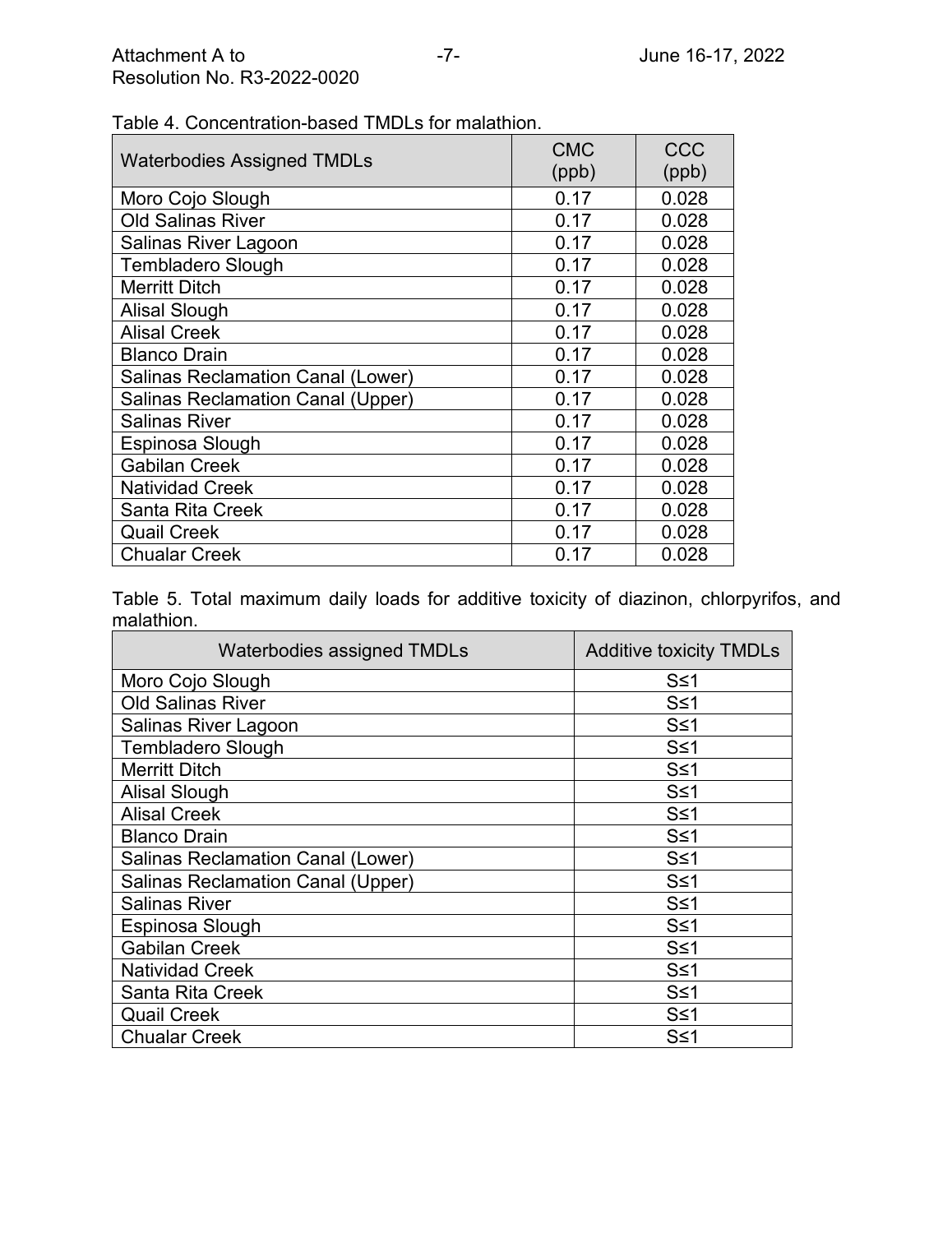## **Allocations**

TMDLs determine a pollutant reduction target and allocate load reductions necessary to achieve that target to point and nonpoint sources of the pollutant. Point source discharges, such as urban stormwater, are regulated with NPDES permits and receive wasteload allocations, while irrigated agricultural discharges are considered nonpoint sources and receive load allocations.

Table 6 shows the wasteload allocations assigned to responsible parties (for point source discharges) and Table 7 shows the load allocations assigned to responsible parties (for nonpoint source discharges). These allocations are equal to the TMDLs and are assigned as receiving water allocations.

| <b>Responsible Party</b>                               | Permit/Order                                                                                                               | Source                     | Allocation                                                                                           |
|--------------------------------------------------------|----------------------------------------------------------------------------------------------------------------------------|----------------------------|------------------------------------------------------------------------------------------------------|
| <b>City of Salinas</b>                                 | <b>Phase I MS4 Stormwater</b><br>Permit (Order No. R3-2019-<br>0073, NPDES No.<br>CA0049981)                               | Municipal<br>stormwater    | As determined<br>in the following<br><b>TMDL</b> tables:<br>Table 2<br>Table 3<br>Table 4<br>Table 5 |
| County of Monterey                                     | <b>State Water Board Phase II</b><br><b>MS4 General Stormwater</b><br>Permit (Order No. 2013-<br>0001 DWQ)                 | Municipal<br>stormwater    | As determined<br>in the following<br><b>TMDL</b> tables:<br>Table 2<br>Table 3<br>Table 4<br>Table 5 |
| <b>Industrial General</b><br><b>Permit enrollees</b>   | <b>Industrial General Permit</b><br>(Order No. 2009-0009<br>amended by Order No.<br>2014-0057-DWQ, NPDES<br>No. CAS000001) | Industrial<br>stormwater   | As determined<br>in the following<br><b>TMDL</b> tables:<br>Table 2<br>Table 3<br>Table 4<br>Table 5 |
| <b>Construction General</b><br><b>Permit enrollees</b> | <b>Construction General Permit</b><br>(Order No. 2012-0006-<br>DWQ, NPDES No.<br>CAS000002)                                | Construction<br>stormwater | As determined<br>in the following<br><b>TMDL</b> tables:<br>Table 2<br>Table 3<br>Table 4<br>Table 5 |

Table 6. Wasteload Allocations.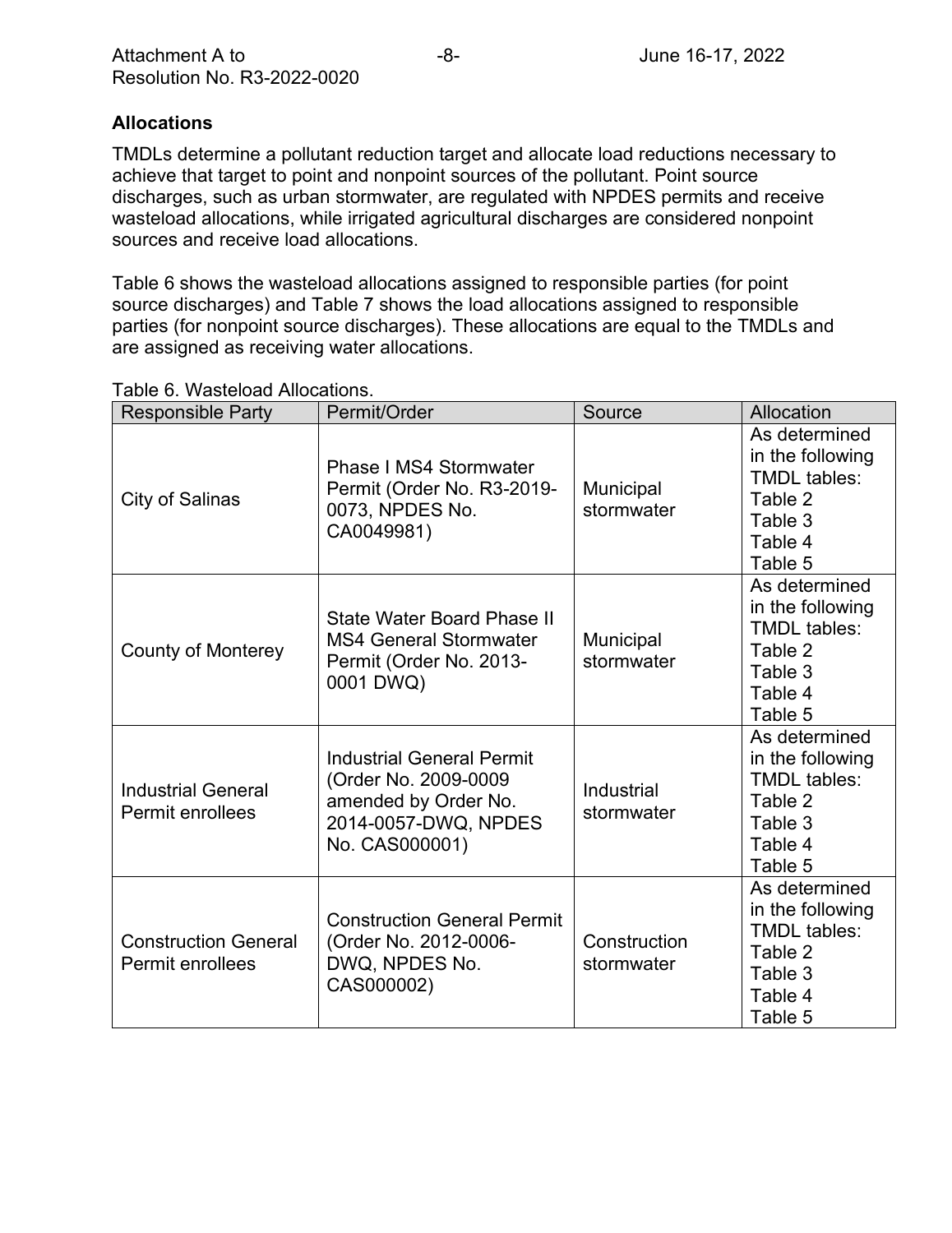| <b>Responsible Party</b>                                             | Permit/Order                                                                                                                                                                                                                               | Source                                                 | Allocation                                                                                           |
|----------------------------------------------------------------------|--------------------------------------------------------------------------------------------------------------------------------------------------------------------------------------------------------------------------------------------|--------------------------------------------------------|------------------------------------------------------------------------------------------------------|
| Owners/operators of<br>irrigated agricultural<br>lands or facilities | General Waste Discharge<br>Requirements for<br>Discharges from Irrigated<br>Lands<br>(Order No. R3-2021-0040)                                                                                                                              | Irrigated<br>agriculture,<br>nurseries,<br>greenhouses | As determined<br>in the following<br><b>TMDL</b> tables:<br>Table 2<br>Table 3<br>Table 4<br>Table 5 |
| Owners/operators of<br>cannabis cultivation<br>facilities            | <b>General Waste Discharge</b><br>Requirements and Waiver of<br><b>Waste Discharge</b><br>Requirements for<br>Dischargers of Waste<br><b>Associated with Cannabis</b><br><b>Cultivation Activities</b><br>(Order No. WQ 2019-0001-<br>DWQ) | Cannabis<br>cultivation,<br>nurseries,<br>greenhouses  | As determined<br>in the following<br><b>TMDL</b> tables:<br>Table 2<br>Table 3<br>Table 4<br>Table 5 |
| <b>Handlers of Fertilizer</b><br>or Pesticides Subject<br>to WDRs    | <b>General Waste Discharge</b><br>Requirements for<br>Fertilizer/Pesticide Handling<br>(Order No. R3-2005-0001)<br>and Individual Waste<br><b>Discharge Requirements</b><br>(Orders)                                                       | Fertilizer or<br>pesticide<br>handling<br>facilities   | As determined<br>in the following<br><b>TMDL tables:</b><br>Table 2<br>Table 3<br>Table 4<br>Table 5 |

Table 7. Load Allocations.

All receiving water samples collected within the applicable averaging period (i.e., 1-hour CMC and 4-day CCC) will be used to determine compliance with the allocations for chlorpyrifos, diazinon, and malathion. Prior to performing any averaging calculations, only chlorpyrifos, diazinon, and malathion laboratory results from the same receiving water sample will be used in calculating the sum (S) to determine additive toxicity, as described in the TMDL and allocations. For purposes of calculating the sum (S), analytical results that are reported as "non-detectable" concentrations are considered to be zero if the method detection limit is below the chronic criteria. Analytical results will not be used for calculating the sum (S) when results are reported as non-detectable and the method detection limit is above the chronic criteria.

Responsible parties must determine compliance by demonstrating their discharges do not cause or contribute to exceedances of allocations within receiving waters.

## **Margin of Safety**

This TMDL Project includes an implicit margin of safety in the water column numeric targets selected for chlorpyrifos, diazinon, and malathion which are expressed as concentration-based TMDLs.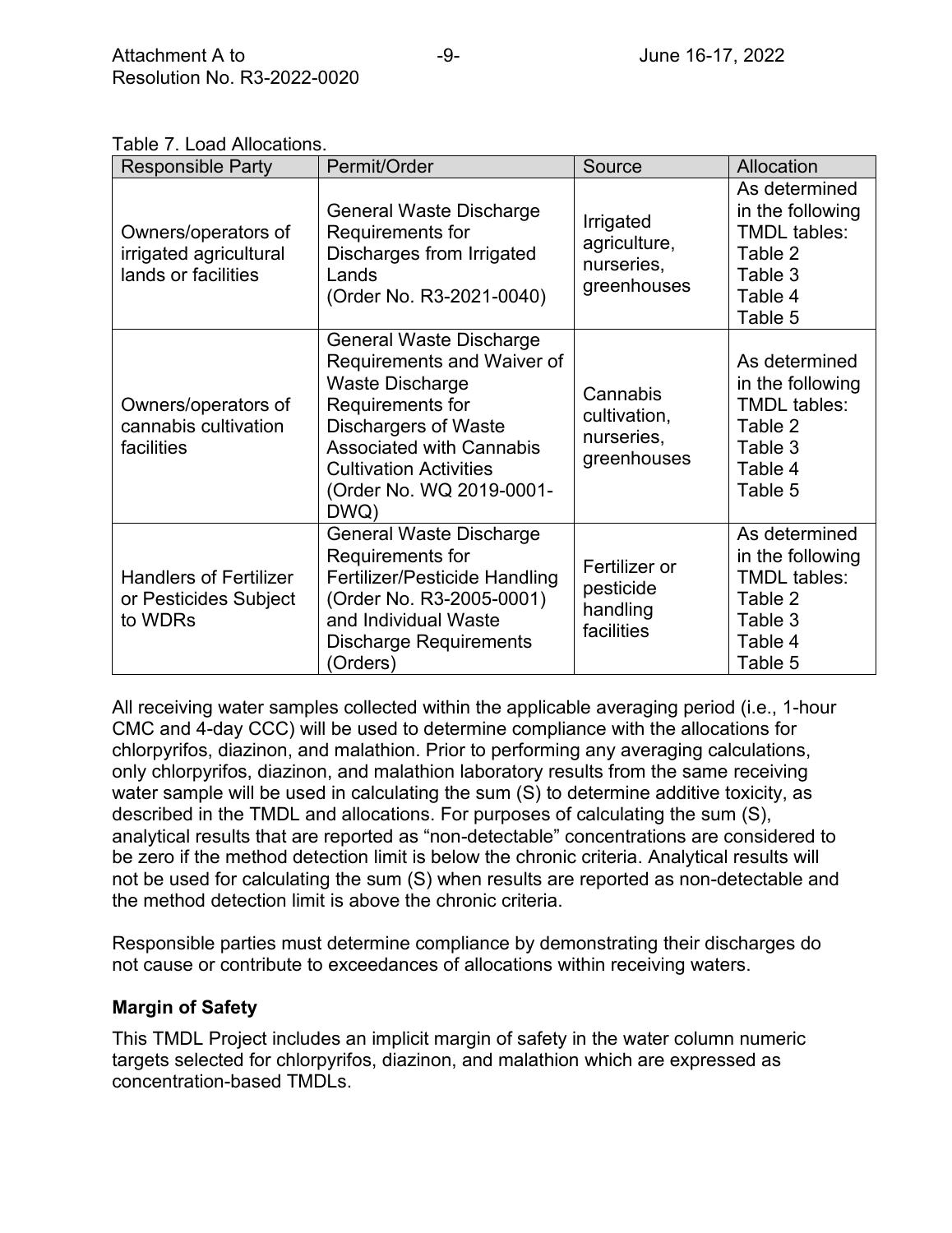The TMDLs assume no significant reductions in chlorpyrifos, diazinon, or malathion loading due to removal from the water column by degradation and/or adsorption to sediment particles and subsequent sediment deposition. Since these processes are likely to take place, this assumption contributes to the implicit margin of safety in the proposed allocation methodology.

Central Coast Water Board staff used pesticide water quality criteria methodologies for chlorpyrifos, diazinon, and malathion developed by the California Department of Fish and Wildlife and University of California, Davis, and USEPA protocols (USEPA 1985) to establish loading capacities for these TMDLs. Therefore, the loading capacity has the same conservative assumptions used in those procedures.

#### **Implementation**

#### Irrigated Agricultural Land Discharges:

Discharges from irrigated agricultural lands are considered nonpoint sources of pollution, which are therefore not subject to federal NPDES permits, but regulated pursuant to waste discharge requirements. Waste discharges from irrigated agricultural lands are currently regulated under the Central Coast Water Board's General Waste Discharge Requirements for Discharges from Irrigated Lands (Order No. R3-2021-0040; the "Agricultural Order") and the associated Monitoring and Reporting Program (MRP) (Agricultural Order, Attachment B). The Agricultural Order currently does not include these TMDLs because they have not yet been approved and established into the Basin Plan. However, when the Agricultural Order is modified in the future, the intent is to modify the Agricultural Order to implement these TMDLs in the lower Salinas River watershed. Through the modified Agricultural Order or any successor waste discharge requirements that incorporate the TMDL allocations as limits and attainment dates as compliance dates, owners and operators of irrigated agricultural lands would be required to comply with waste discharge requirements terms and conditions established to: 1) meet load allocations, 2) achieve the TMDLs according to the TMDL attainment schedule, and 3) help rectify the impairments addressed in this TMDL Project. The current Agricultural Order regulates:

- (1) discharges of waste from commercial irrigated lands, including, but not limited to, land planted to row, vineyard, field, and tree crops where water is applied for producing commercial crops;
- (2) discharges of waste from commercial nurseries, nursery stock production, and greenhouse operations with soil floors that do not have point source-type discharges and are not currently operating under individual waste discharge requirements; and
- (3) discharges of waste from lands that are planted as commercial crops that are not yet marketable, such as vineyards and tree crops.

The Agricultural Order requires owners and operators of irrigated lands to do the following: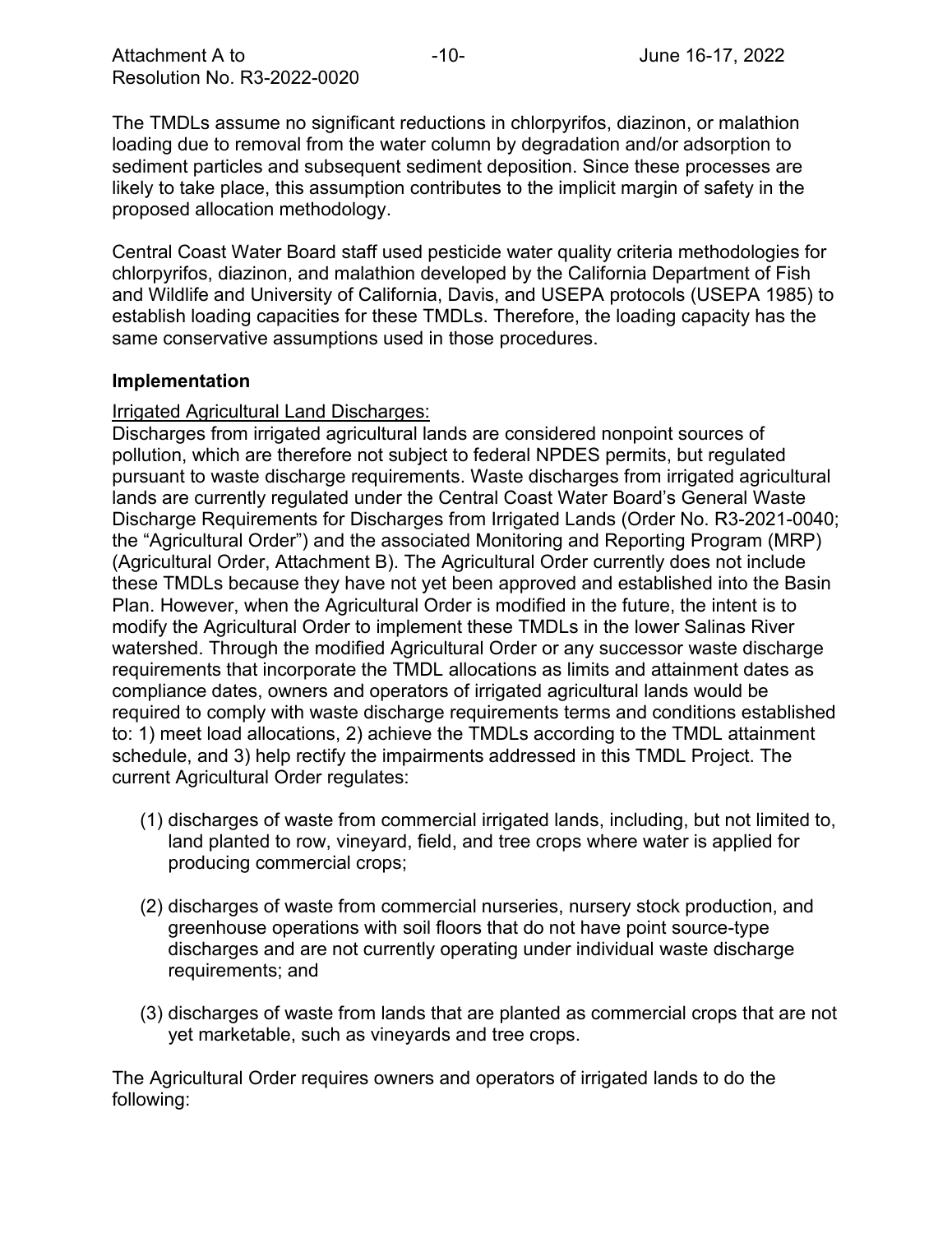- A. Comply with surface receiving water limits based on load allocations in TMDL project areas.
- B. Conduct surface receiving water quality monitoring and reporting to evaluate the impact of irrigated agricultural waste discharges on receiving waters, the condition of existing perennial, intermittent, and ephemeral streams and wetland areas, and compliance with applicable load allocations, as well as to assist in the identification of specific sources of water quality problems.
- C. Identify and implement follow-up actions including outreach, education, additional monitoring and reporting, and management practices to abate sources of water quality impacts and meet interim milestones and load allocations.
- D. Potentially complete ranch-level surface discharge monitoring and reporting in areas where water quality issues persist or applicable load allocations are not met by their TMDL compliance dates.
- E. Report on irrigation system type, discharge type, slope, impermeable surfaces (i.e., plastic covered surfaces that do not allow fluid to pass through, including polyethylene mulch and hoop houses), and presence and location of any waterbodies on or adjacent to irrigated lands.
- F. Manage stormwater discharge intensity and volume from fields with 50 to 100 percent coverage of impermeable surfaces or with greater than or equal to onehalf (0.5) acre of impermeable surfaces so as not to exceed stormwater discharges from the equivalent permeable field area.
- G. Implement, assess, and report on all management practices related to sediment, erosion, irrigation, stormwater, roads, agricultural drainage pumps, and impermeable surfaces, and maintain records of all management practices used to reduce erosion and sediment loading.
- H. Avoid disturbance (i.e., removal, degradation, or destruction) of existing, naturally occurring, and established native riparian vegetative cover and report on average width and length of riparian area.

Monitoring and reporting programs for organophosphate pesticides and toxicity in a watershed must be adequate to evaluate progress toward achieving load allocations, and consequently, water quality objectives. When the Agricultural Order is modified to implement these TMDLs as surface receiving water limits, owners and operators of irrigated lands enrolled in the Agricultural Order must re-evaluate the surface receiving water monitoring and reporting work plan and follow-up surface receiving water implementation work plan required by the Agricultural Order and its monitoring and reporting program (MRP), to determine whether the work plans continue to meet the requirements of the Agricultural Order and its MRP, such that the enrolled discharger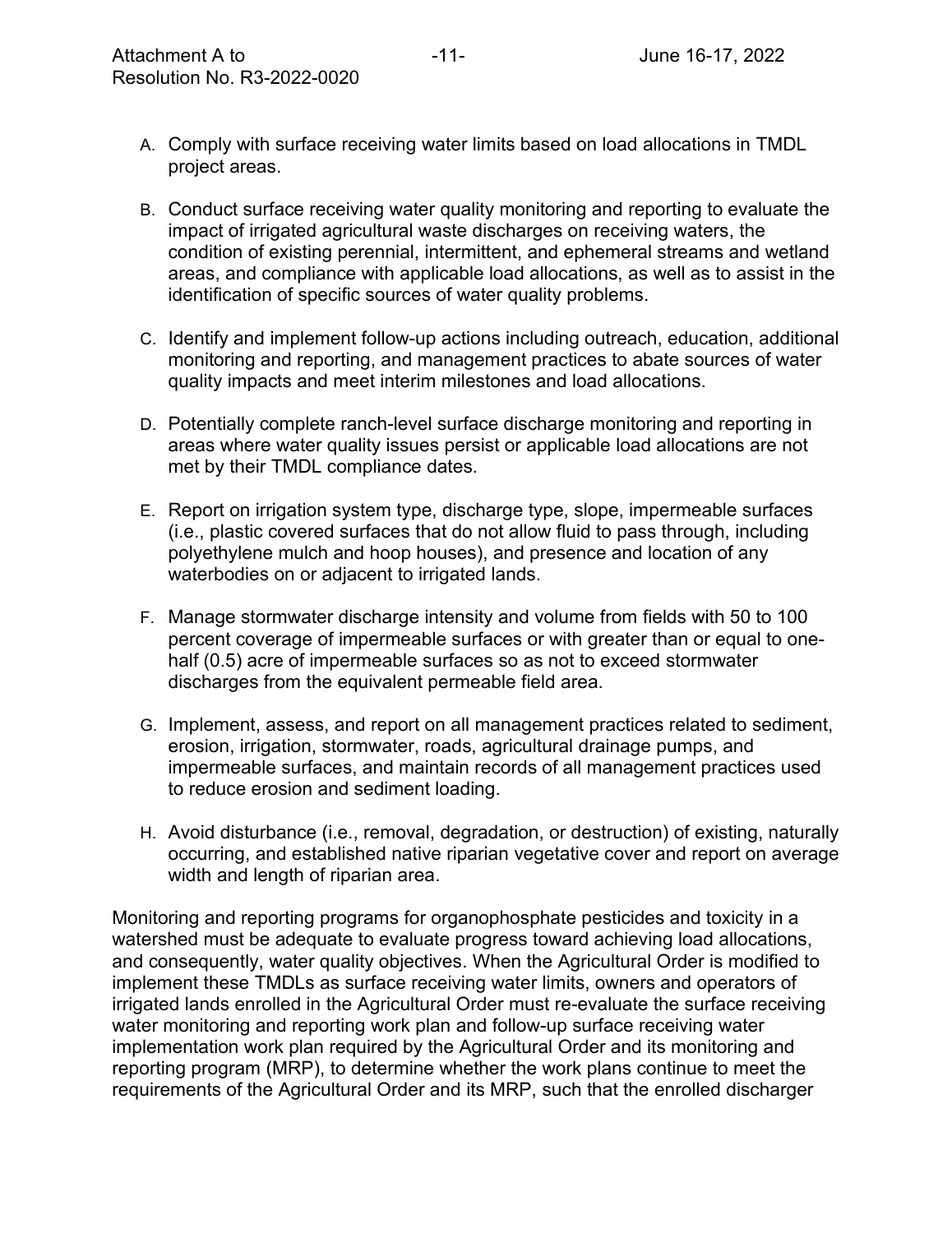will meet the new receiving water limits by their respective compliance dates. If the work plans are deficient, they must be updated and must consider the level of water quality impairment identified through surface receiving water monitoring. Where necessary, the work plan must identify follow-up actions to restore degraded areas to meet load allocations and identify additional surface receiving water monitoring locations for pollutant source identification and abatement.

#### Storm Drain Discharges to Municipal Separate Storm Sewer Systems (MS4s):

The TMDLs will be implemented through permits regulating the discharges from two MS4s in the watershed, operated by the City of Salinas and Monterey County. Both MS4s must develop implementation plans to attain TMDL wasteload allocations in the receiving waters into which they discharge.

#### City of Salinas:

The City is subject to the National Pollutant Discharge Elimination System (NPDES) Permit and Waste Discharge Requirements for City of Salinas Municipal Stormwater Discharges (Order No. R3-2019-0073, NPDES No. CA0049981) (Phase I MS4 Stormwater Permit) or any future NPDES permits regulating the City's MS4 discharges. This MS4 Permit requires the City to comply with applicable water quality-based effluent limitations and associated compliance schedules that implement the wasteload allocations assigned to the City in approved TMDL Projects. Within one year of approval of these TMDLs by the Office of Administrative Law (OAL), the City must prepare a plan to address the TMDL wasteload allocations assigned to the City. The MS4 Permit requires the City's plan, referred to as a Pollutant Load Reduction Plan, to address all waterbody-pollutant combinations identified in the MS4 Permit for which the City has not yet demonstrated wasteload allocation attainment. As such, the City will be required to update its Pollutant Load Reduction Plan to incorporate its assigned wasteload allocations for organophosphate pesticides and toxicity in the lower Salinas River watershed. In addition, if and when this Permit is reissued, it will implement the TMDL wasteload allocations and TMDL attainment schedule, which the City will be required to meet.

#### Monterey County:

The County is subject to the General Permit for Waste Discharge Requirements for Stormwater Discharges from Small Municipal Separate Storm Sewer Systems (Water Quality (WQ) Order 2013-0001-DWQ NPDES NO. CAS000004, as amended by Order WQ 2015-0133-EXEC, Order WQ 2016-0069-EXEC, WQ Order 2017-XXXX-DWQ, Order WQ 2018-0001-EXEC, and Order WQ 2018-0007-EXEC) (Phase II Small MS4 Permit) or any future NPDES permits regulating the County's MS4 discharges. After adoption of these TMDLs, this General Permit requires the County to develop, submit, and begin implementation of a Wasteload Allocation Attainment Program that identifies actions the County will take to attain its wasteload allocations within one year of OAL approval of these TMDLs, or within one year of General Permit renewal, whichever comes first. The following permit requirements related to TMDL attainment may change in subsequent permit reissuances, and the County will be required to implement revisions at that time.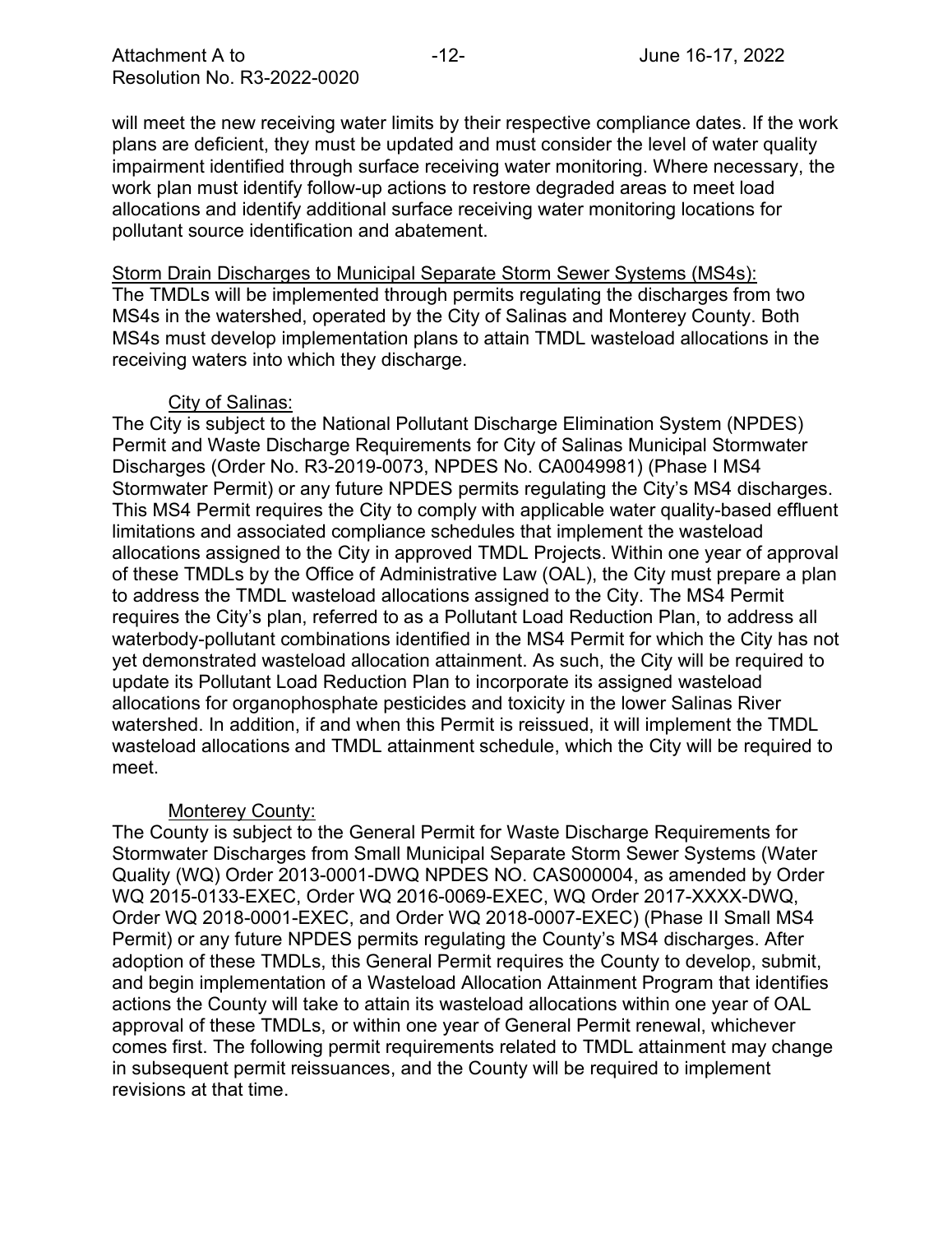The Wasteload Allocation Attainment Program for these TMDLs shall include:

- 1. A detailed description of the strategy the MS4 permittee will use to guide Best Management Plan (BMP) selection, assessment, and implementation to ensure that BMPs implemented will be effective at abating pollutant sources, reducing pollutant discharges, and achieving wasteload allocations according to the TMDL schedule.
- 2. Identification of sources of the impairment within the MS4 permittee's jurisdiction, including specific information on various source locations and their magnitude within the jurisdiction.
- 3. Prioritization of sources within the MS4 permittee's jurisdiction, based on suspected contribution to the impairment, ability to control the source, and other pertinent factors.
- 4. Identification of BMPs that will address the sources of impairing pollutants and reduce the discharge of impairing pollutants.
- 5. Prioritization of BMPs, based on suspected effectiveness at abating sources and reducing impairing pollutant discharges, as well as other pertinent factors.
- 6. Identification of BMPs the MS4 permittee will implement, including a detailed implementation schedule. For each BMP, identify milestones the MS4 permittee will use for tracking implementation, measurable goals the MS4 permittee will use to assess implementation efforts, and measures and targets the MS4 permittee will use to assess effectiveness. The Wasteload Allocation Attainment Program shall include expected BMP implementation for future implementation years, with the understanding that future BMP implementation plans may change as new information is obtained.
- 7. A quantifiable numeric analysis that uses published BMP pollutant removal estimates, performance estimates, modeling, best professional judgment, and/or other available tools to demonstrate that the BMP selected for implementation will likely achieve the MS4's wasteload allocation by the schedule identified in the TMDL Project. This analysis will most likely incorporate modeling efforts. The MS4 permittee shall conduct repeat numeric analyses as the BMP implementation plans evolve and information on BMP effectiveness is generated. Once the MS4 permittee has water quality data from its monitoring program, the MS4 permittee shall incorporate water quality data into the numeric analyses to validate BMP implementation plans.
- 8. A detailed description, including a schedule, of a monitoring program the MS4 permittee will implement to assess discharge and receiving water quality, BMP effectiveness, and progress towards any interim targets and ultimate attainment of the MS4s' wasteload allocation. The monitoring program shall be designed to validate BMP implementation efforts and quantitatively demonstrate attainment of interim targets and wasteload allocations.
- 9. If the approved TMDL Project does not explicitly include interim targets, the MS4 permittee shall establish interim targets (and dates when stormwater discharge conditions will be evaluated) that are equally spaced in time over the TMDL attainment schedule and represent measurable, continually decreasing MS4 discharge concentrations or other appropriate interim measures of pollution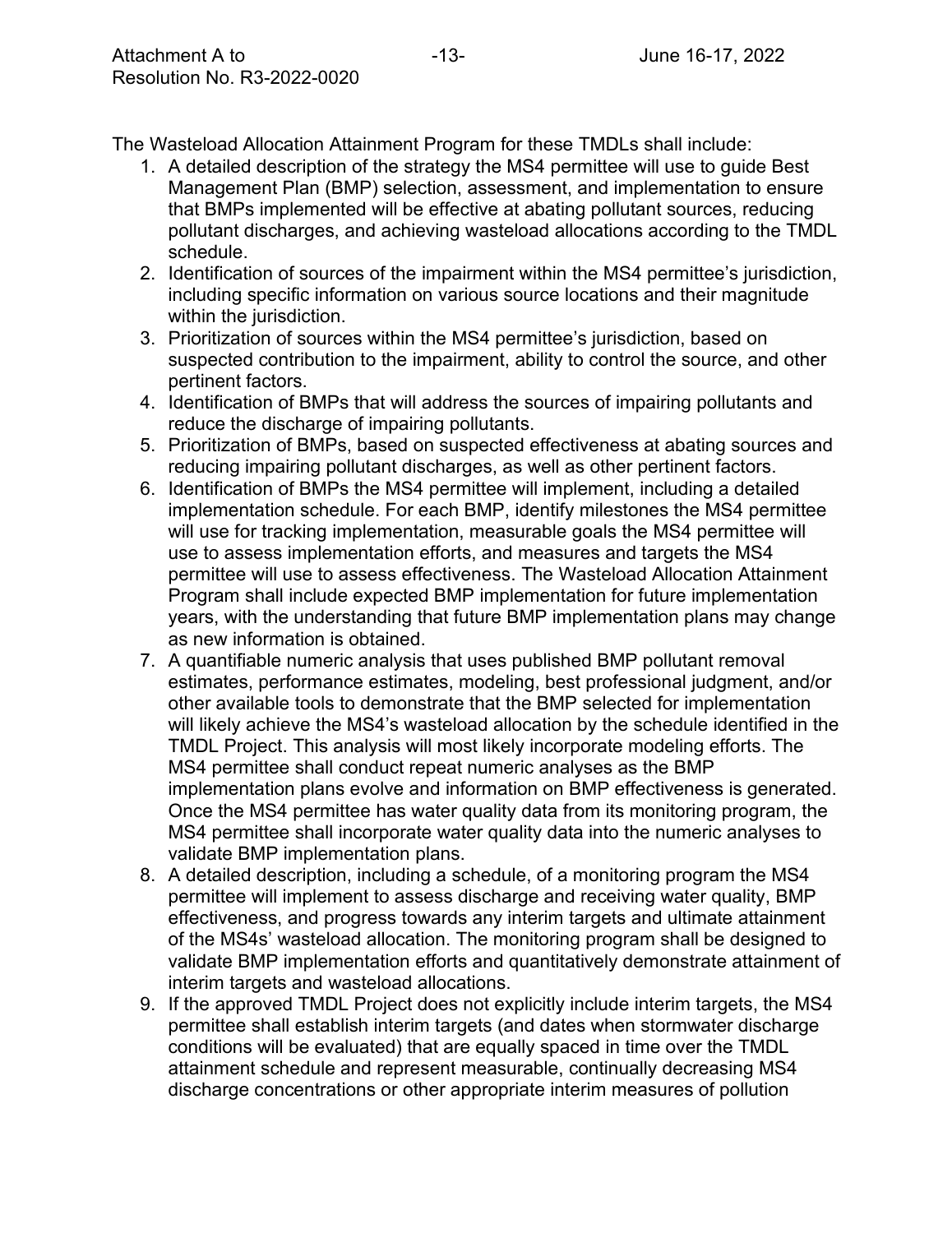reduction and progress towards the wasteload allocation. At least one interim target and date must occur during the first five years commencing on January 1, 2019. The MS4 permittee shall achieve its interim targets by the date specified in the Wasteload Allocation Attainment Program. If the MS4 does not achieve its interim target by the date specified, the MS4 permittee shall develop and implement more effective BMPs that it can quantitatively demonstrate will achieve the next interim target.

- 10.A detailed description of how the MS4 permittee will assess BMP and program effectiveness. The description shall incorporate the assessment methods described in the California Stormwater Quality Association (CASQA) Municipal Storm Water Program Effectiveness Assessment Guide.
- 11.A detailed description of how the MS4 permittee will modify the program to improve upon BMPs determined to be ineffective during the effectiveness assessment.
- 12.A detailed description of information the MS4 permittee will include in annual reports to demonstrate adequate progress towards attainment of wasteload allocations according to the TMDL schedule.
- 13.A detailed description of how the MS4 permittee will collaborate with other agencies, stakeholders, and the public to develop and implement the Wasteload Allocation Attainment Program.
- 14.Any other items identified by Integrated Report fact sheets, TMDL Project Reports, TMDL Resolutions, or that are currently being implemented by the MS4 permittee to control its contribution to the impairment.

Non-stormwater discharges consist of all discharges from an MS4 that do not originate from precipitation events. The stormwater permits pertaining to the City and County effectively prohibit non-stormwater discharges through an MS4 into waters of the United States. Certain categories of non-stormwater discharges are conditionally exempt from the prohibition of non-stormwater discharge, as specified at 40 Code of Federal Regulations section 122.26(d)(2)(iv)(B)(1). Non-stormwater discharges that are regulated by a separate NPDES permit are not subject to the non-stormwater discharge prohibition.

#### MS4 Monitoring

MS4 operators with operations and stormwater conveyance systems discharging to receiving waters in the lower Salinas River watershed are currently required to develop and submit monitoring programs as part of their MS4 permit requirements. For the City, the goals of their monitoring program are described in the requirements of their Pollution Load Reduction Program; for the County, these goals are described in their Wasteload Allocation Attainment Program. To comply with the permit terms implementing these TMDLs, the City should include the collection of water samples and laboratory analysis for malathion at their four existing stormwater outfall locations identified as RD730, RD513, RD518, and 309U19 on a one-time, year one, first flush sample frequency consistent with the existing monitoring program for organics. The City's MRP contains receiving water toxicity testing provisions that are adequate for evaluating progress towards meeting the TMDL wasteload allocations.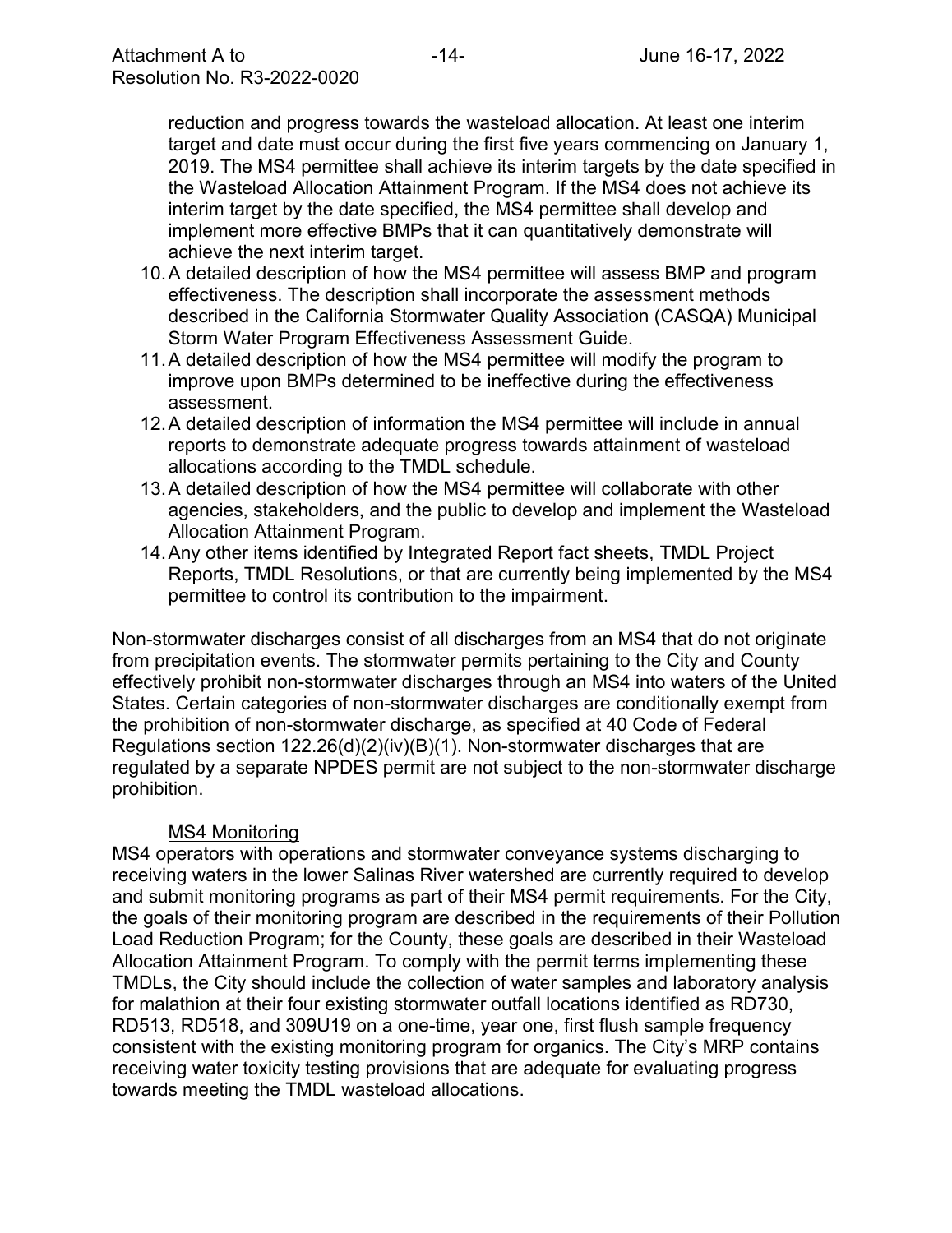The City must develop and submit monitoring and implementation programs. Monitoring strategies can use a phased approach, for example, by phasing in outfall or receiving water monitoring after BMPs have been implemented and assessed for effectiveness. Pilot projects, where BMPs are implemented in well-defined areas covering a fraction of the MS4, may facilitate accurate assessment of how well the BMPs control the pollution sources are acceptable, with the intent of successful practice then being implemented in other or larger parts of the MS4.

Monitoring conducted in the watershed by programs such as the Central Coast Ambient Monitoring Program (CCAMP) contain routine sampling for toxicity and organophosphate pesticides and this data is adequate to evaluate progress toward and attainment of the County's wasteload allocations.

#### Industrial and Construction Stormwater Discharges:

Industrial facilities and construction operators are expected to meet the proposed wasteload allocations through their existing permits after such time when these TMDLs have been implemented in those permits. To maintain existing water quality and prevent any further water quality degradation, these permitted industrial facilities and construction operators shall continue to implement and comply with the requirements of the statewide General Permit for Stormwater Discharges Associated with Industrial Activities (Order No.97-03-DWQ, as amended by Order No. 2014-0057-DWQ, NPDES No. CAS000001) or the statewide General Permit for Storm Water Discharges Associated with Construction and Land Disturbance Activities (Order No. 2009-0009, as amended by Order No. 2012-0006-DWQ, NPDES No. CAS000002), or any subsequent Industrial or Construction General Permits.

The Industrial General Permit regulates industrial stormwater discharges from industrial facilities in California. Industrial facilities such as manufacturers, landfills, mines, steam generating electricity facilities, hazardous waste facilities, transportation facilities with vehicle maintenance, large sewage and wastewater plants, recycling facilities, oil and gas facilities, and agricultural processing facilities are typically required to obtain Industrial General Permit coverage. Except for non-stormwater discharges authorized in Section IV of the Industrial General Permit, discharges of liquids or materials other than stormwater, either directly or indirectly, to waters of the United States are prohibited unless authorized by another NPDES permit. Unauthorized (unpermitted) nonstormwater discharges must be either eliminated or the discharger must seek authorization under a separate NPDES permit or waste discharge requirements.

Dischargers whose projects disturb one or more acres of soil are required to enroll under the Construction General Permit. The Construction General Permit requires the development of a Storm Water Pollution Prevention Plan (SWPPP) by a Qualified SWPPP Developer. The SWPPP development includes site assessment and sediment and erosion control BMP selection.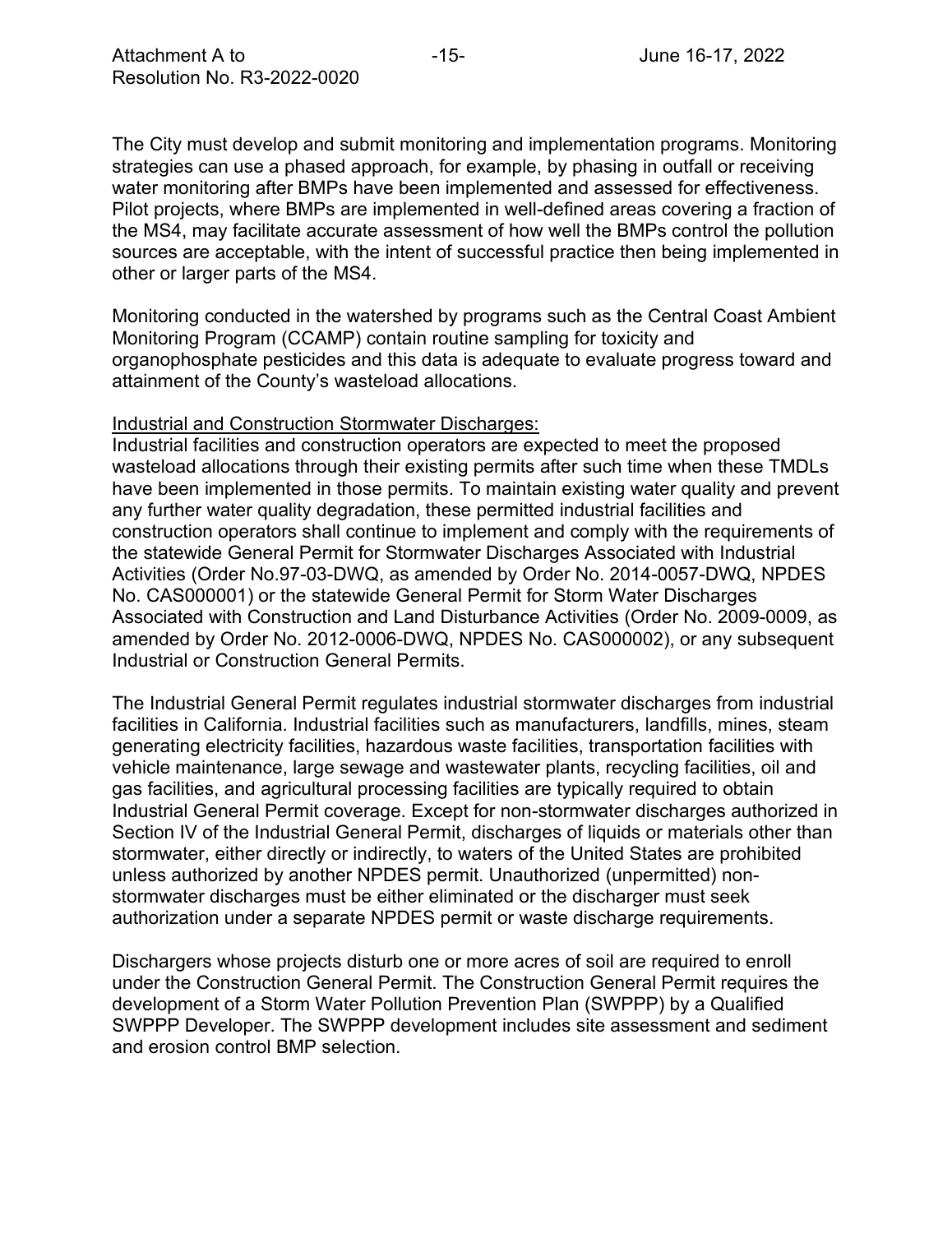#### Cannabis Cultivation

The TMDLs will also be implemented through General Waste Discharge Requirements and Waiver of Waste Discharge Requirements for Dischargers of Waste Associated with Cannabis Cultivation Activities (Order No. WQ 2019-0001-DWQ) (Cannabis General Order), the associated Monitoring and Reporting Program (MRP), and any future permits regulating the discharge of waste from commercial cannabis operations.

The Cannabis General Order specifically requires owners, operators, and landowners of commercial cannabis cultivation operations (dischargers) to comply with the following general requirements and prohibitions:

- · Prior to commencing any cannabis cultivation activities, including cannabis cultivation land development or alteration, the cannabis cultivator shall comply with all applicable federal, state, and local laws, regulations, and permitting requirements, as applicable. (Cannabis General Order, Attachment A, Section 1, Term 1.)
- · The cannabis cultivator shall comply with all water quality objectives/standards, policies, and implementation plans adopted or approved pursuant to the Porter-Cologne Water Quality Control Act (Water Code, division 7), section 13000 et seq. or federal Clean Water Act section 303 (33 U.S.C. section 1313). (Cannabis General Order, Attachment A, section 1, requirement 14.)
- · Cannabis cultivators shall not discharge waste in a manner that creates or threatens to create a condition of pollution or nuisance, as defined by Water Code section 13050. (Cannabis General Order, Attachment A, section 1, requirement 25.)
- · Except as allowed and authorized by the Cannabis General Order, cannabis cultivators shall not discharge: irrigation runoff, tailwater, sediment, plant waste, or chemicals to surface water or via surface runoff; waste classified as hazardous (California Code of Regulations, title 23, section 2521(a)) or defined as a designated waste (Water Code section 13173); or waste in violation of, or in a manner inconsistent with, the appropriate Water Quality Control Plan(s). (Cannabis General Order, Attachment A, section 1, requirement 26.)
- · Cannabis cultivators shall not mix, prepare, over apply, or dispose of agricultural chemicals/products (e.g., fertilizers, pesticides, and other chemicals as defined in the applicable water quality control plan) in any location where they could enter the riparian setback or waters of the state. The use of agricultural chemicals inconsistently with product labeling, storage instructions, or CDPR requirements for pesticide applications is prohibited. Disposal of unused product and containers shall be consistent with labels. (Cannabis General Order, Attachment A, section 2, requirement 103.)
- · Cannabis cultivators shall establish and use a separate storage area for pesticides and fertilizers, and another storage area for petroleum or other liquid chemicals (including diesel, gasoline, oils, etc.). All such storage areas shall comply with the riparian setback Requirements, be in a secured location in compliance with label instructions, outside areas of known slope instability, and be protected from accidental ignition, weather, and wildlife. All storage areas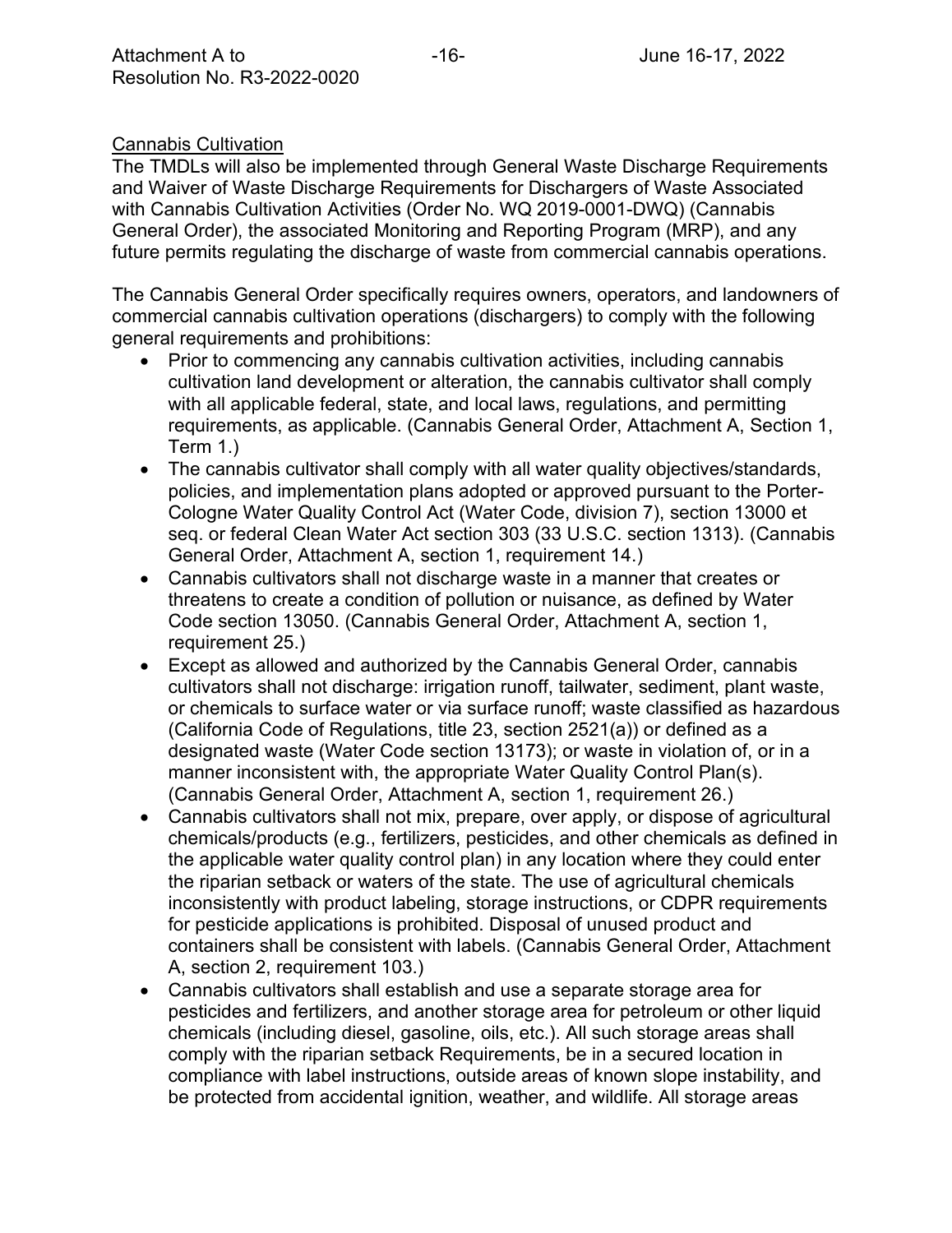shall have appropriate secondary containment structures, as necessary, to protect water quality and prevent spillage, mixing, discharge, or seepage. Storage tanks and containers must be of suitable material and construction to be compatible with the substances stored and conditions of storage, such as pressure and temperature. (Cannabis General Order, Attachment A, section 2, requirement 105.)

- · Cannabis cultivators shall not apply agricultural chemicals within 48 hours of any weather pattern that is forecast to have a 50 percent or greater chance of precipitation of 0.25 inches or greater per 24 hours. (Cannabis General Order, Attachment A, section 2, requirement 110.)
- · Cannabis cultivators shall not apply restricted materials, including restricted pesticides, or allow restricted materials to be stored at the cannabis cultivation site. (Cannabis General Order, Attachment A, section 2, requirement 114).
- · Cannabis cultivators shall implement integrated pest management strategies where possible to reduce the need and use of pesticides and the potential for discharges to waters of the state. [1](#page-17-0) (Cannabis General Order, Attachment A, section 2, requirement 115).

## Fertilizer and Pesticide Handling Facilities

General Waste Discharge Requirements for Fertilizer and Pesticide Handling Facilities in the Central Coast Region (Order No. R3-2005-0001; the "Fertilizer/Pesticide General Order") and individual waste discharge requirements issued to owners, operators, and landowners of fertilizer and pesticide handling facilities will also implement the TMDLs.

The Fertilizer/Pesticide General Order specifically requires enrolled owners, operators, and landowners of fertilizer and pesticide handling facilities (dischargers) to comply with the following general prohibitions and requirements:

- · Discharge, overflow, bypass, leakage, seepage, and over-spray of any waste, rinse water, or contaminated site runoff water to drainageways and adjacent properties are prohibited. (Fertilizer/Pesticide General Order, section B.2.)
- · Discharge of wastes, dry or liquid fertilizer, pesticides, or other chemicals to unpaved surfaces or paved surfaces with cracks or holes that may adversely affect surface or groundwater quality is prohibited. (Fertilizer/Pesticide General Order, section B.4.)
- · Empty pesticide containers shall be disposed of only at a disposal site approved by the Regional Board to receive these wastes. Opened and non-waterproof containers shall be properly stored and protected to prevent spillage, overtopping, and leakage which could impact surface or ground water quality. Fertilizer/Pesticide General Order, section C.1.)
- · Fertilizer and pesticide waste shall be discharged to a regulated waste disposal site approved by the Board to receive hazardous or toxic waste, or recycled or treated onsite provided the Discharger demonstrates by analysis that the waste is non-hazardous and non-toxic. Fertilizer/Pesticide General Order, section C.2.)

<span id="page-17-0"></span><sup>1</sup> https://www.epa.gov/safepestcontrol/integrated-pest-management-ipm-principles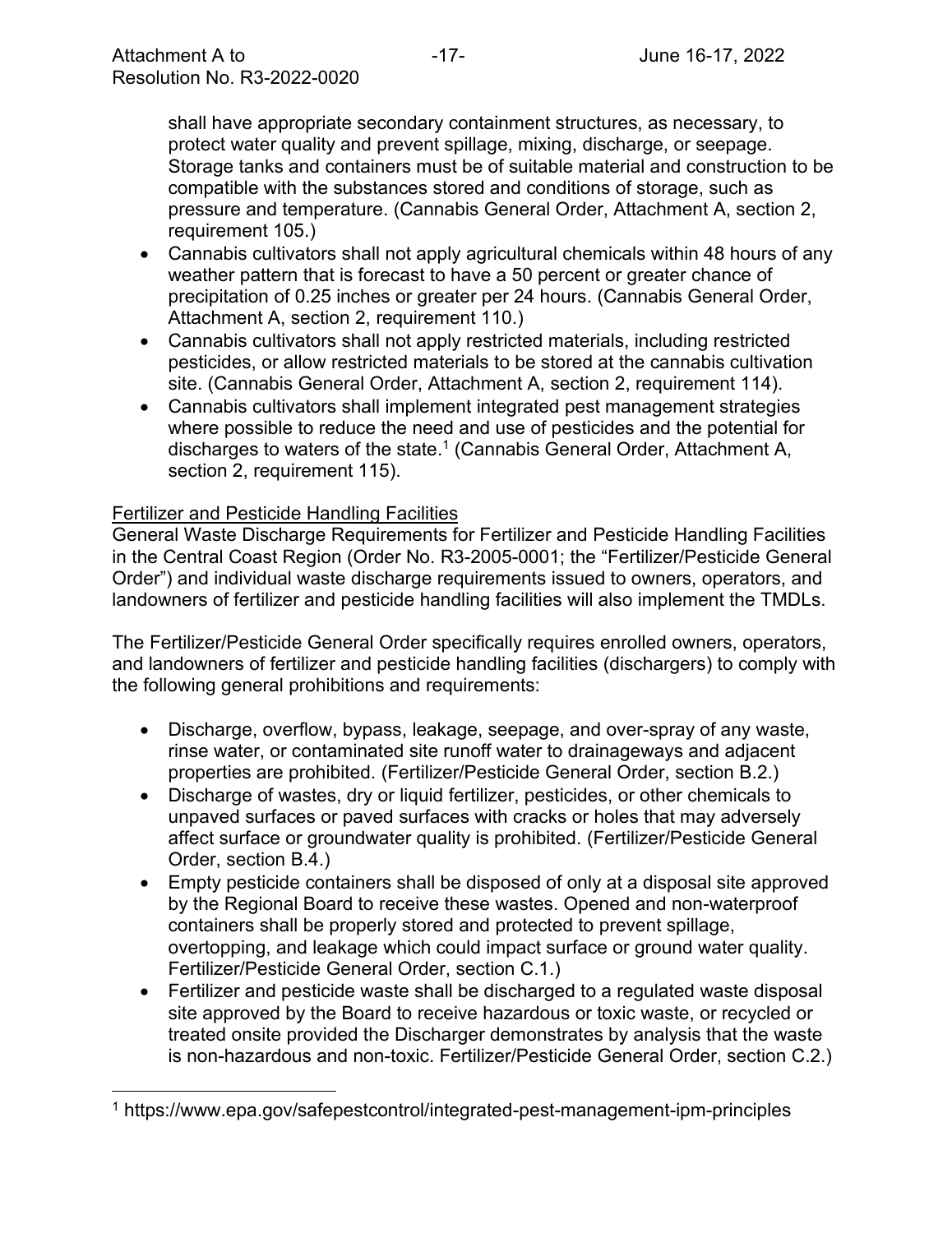- · Surface drainage shall be intercepted and diverted away from areas where the water may be contaminated by wastes or spilled fertilizer or pesticides. Fertilizer/Pesticide General Order, section C.5.)
- · All storm drainage contaminated as a result of operations at this facility shall be contained and properly disposed. Fertilizer/Pesticide General Order, section  $C.6.$
- · Collected and stored rinsewater containing pesticide or fertilizer residues shall be disposed of in accordance with the law and in a manner approved by the Executive Officer. Fertilizer/Pesticide General Order, section C.7.)

## **Attainment Schedule and Milestones for Allocations**

Waterbodies in the lower Salinas River watershed are highly impaired due to organophosphate pesticides and conditions of toxicity. As such, implementation should occur at an accelerated pace to achieve allocations in the shortest time-frame feasible to ensure protection of beneficial uses.

The TMDL attainment date to achieve TMDL allocations for chlorpyrifos and diazinon and the additive toxicity of chlorpyrifos and diazinon is 2025. This date is consistent with the chlorpyrifos and diazinon TMDLs adopted by the Central Coast Water Board in 2011. Current water quality data indicate that the 2011 TMDL allocations are nearly achieved and, in some cases are achieved (e.g., the Salinas Reclamation Canal was removed from the 303(d) List for diazinon during the 2020-2022 California Integrated Report cycle, approved by USEPA on May 11, 2022. The proposed 2025 attainment date to achieve TMDL allocations for chlorpyrifos and diazinon, including additive toxicity, is different than the 2032 compliance date for achieving receiving water limits as reestablished via the Agricultural Order in 2021. TMDL allocations and attainment dates are not enforceable unless and until they are established in a regulatory mechanism as water quality limits and compliance dates, respectively. The Board may establish a compliance date in a modified Agricultural Order that is different from the TMDL attainment date.

Water quality trends for malathion indicate a significant increase in concentrations in the lower Salinas River watershed from 2006 to 2018, and crop application of malathion has been persistent within the TMDL Project area. In addition, all waterbodies within the lower Salinas River watershed exhibit significant toxicity to the survival of one or more test species. As such, a longer timeframe will be necessary to attain malathion allocations. The TMDL attainment date to achieve TMDL allocations for malathion and the additive toxicity of malathion in the presence of chlorpyrifos and/or diazinon is 2032. This 2032 TMDL attainment date is consistent with the receiving water limit compliance date set forth in the current General Waste Discharge Requirements for Discharges from Irrigated Lands, Order No. R3-2021-0040 (Agricultural Order) for malathion in non-TMDL areas (see Agricultural Order,<sup>[2](#page-18-0)</sup> Table C-3.5). The Board may establish a

<span id="page-18-0"></span><sup>&</sup>lt;sup>2</sup>[https://www.waterboards.ca.gov/centralcoast/water\\_issues/programs/ilp/docs/ag\\_order4/2021/ao4\\_order](https://www.waterboards.ca.gov/centralcoast/water_issues/programs/ilp/docs/ag_order4/2021/ao4_order.pdf) [.pdf](https://www.waterboards.ca.gov/centralcoast/water_issues/programs/ilp/docs/ag_order4/2021/ao4_order.pdf)